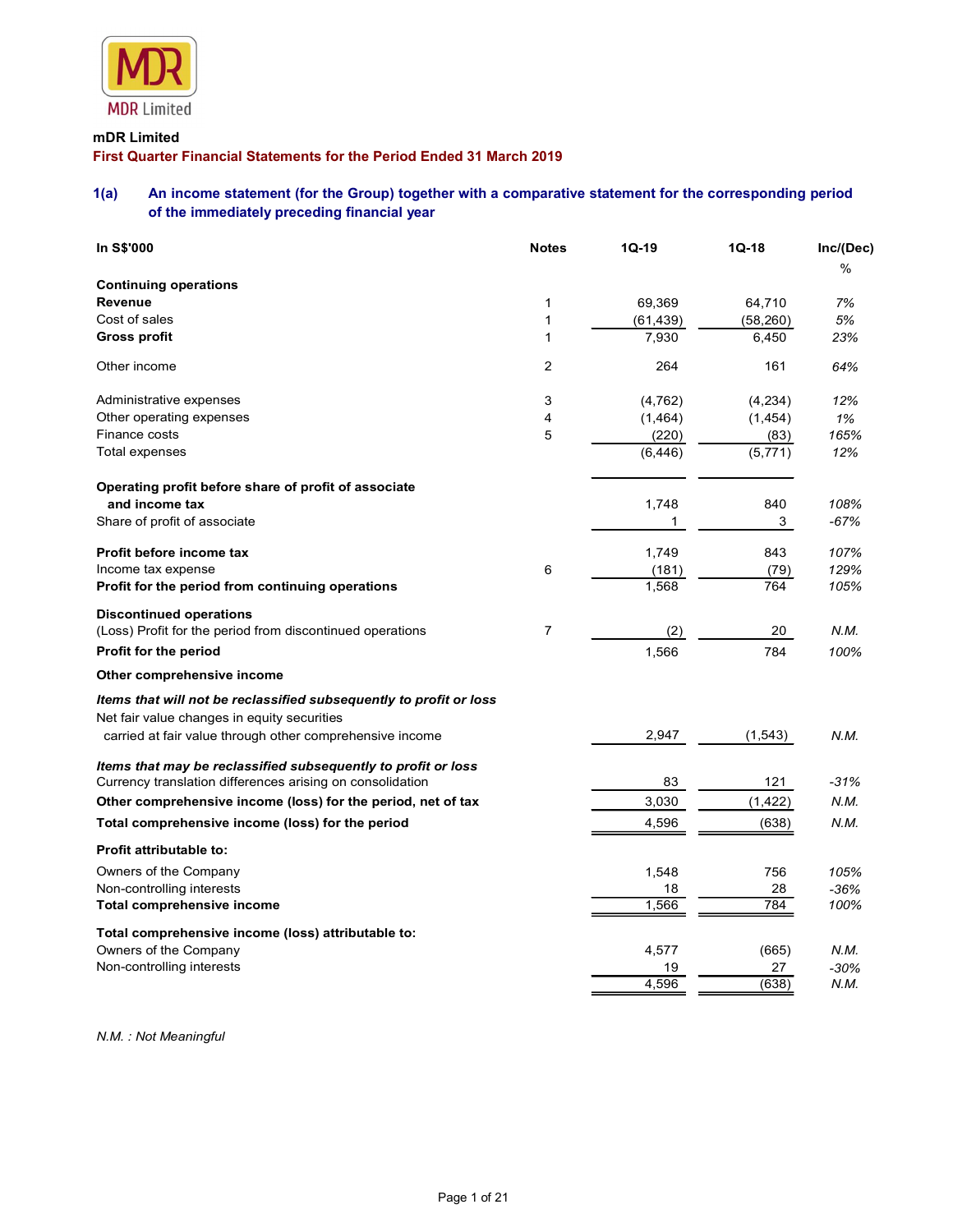#### 1(a)(i) Breakdown and explanatory notes to the income statement

# Note 1 Revenue, Cost of Sales and Gross Profit

| Breakdown and explanatory notes to the income statement                                                                                                                                                         |                             |                             |
|-----------------------------------------------------------------------------------------------------------------------------------------------------------------------------------------------------------------|-----------------------------|-----------------------------|
| Revenue, Cost of Sales and Gross Profit                                                                                                                                                                         |                             |                             |
| The Group operates in four business segments - After Market Services (AMS), Distribution Management Solutions<br>(DMS) and Digital Inkjet Printing for Out-Of-Home Advertising Solutions (DPAS) and Investment. |                             |                             |
| The breakdown of revenue and cost of goods sold and spare parts are as follows:                                                                                                                                 |                             |                             |
| In S\$'000                                                                                                                                                                                                      | $1Q-19$                     | $1Q-18$                     |
| Revenue                                                                                                                                                                                                         |                             |                             |
| AMS                                                                                                                                                                                                             | 5,228                       | 6,386                       |
| <b>DMS</b>                                                                                                                                                                                                      | 61,377                      | 56,382                      |
| <b>DPAS</b>                                                                                                                                                                                                     | 1,552                       | 1,529                       |
| Investment                                                                                                                                                                                                      | 1,212                       | 413<br>64,710               |
|                                                                                                                                                                                                                 | 69,369                      |                             |
| <b>Cost of Goods Sold and Spare Parts</b>                                                                                                                                                                       |                             |                             |
| AMS                                                                                                                                                                                                             | (3,840)                     | (4, 774)                    |
| <b>DMS</b>                                                                                                                                                                                                      | (56, 457)                   | (52, 397)                   |
| <b>DPAS</b>                                                                                                                                                                                                     | (1, 142)                    | (1,089)                     |
| Investment                                                                                                                                                                                                      | $\blacksquare$<br>(61, 439) | $\blacksquare$<br>(58, 260) |
|                                                                                                                                                                                                                 |                             |                             |
| <b>Gross Profit</b>                                                                                                                                                                                             |                             |                             |
| AMS<br><b>DMS</b>                                                                                                                                                                                               | 1,388<br>4,920              | 1,612<br>3,985              |
| <b>DPAS</b>                                                                                                                                                                                                     | 410                         | 440                         |
| Investment                                                                                                                                                                                                      | 1,212                       | 413                         |
|                                                                                                                                                                                                                 | 7,930                       | 6,450                       |
| GP%                                                                                                                                                                                                             |                             |                             |
| AMS                                                                                                                                                                                                             | 27%                         | 25%                         |
| DMS                                                                                                                                                                                                             | $8%$                        | 7%                          |
| <b>DPAS</b>                                                                                                                                                                                                     | 26%                         | 29%                         |
| Investment                                                                                                                                                                                                      | 100%                        | 100%                        |
|                                                                                                                                                                                                                 | 11%                         | 10%                         |
|                                                                                                                                                                                                                 |                             |                             |
| Other income consists of the following:                                                                                                                                                                         |                             |                             |
| In S\$'000                                                                                                                                                                                                      | $1Q-19$                     | $1Q-18$                     |
| Interest income on fixed deposits                                                                                                                                                                               | 17                          | 13                          |
| Rental income                                                                                                                                                                                                   | 155                         | 5                           |
| Wage credit                                                                                                                                                                                                     | 61                          | 113                         |
| Others                                                                                                                                                                                                          | 31                          | 30                          |
|                                                                                                                                                                                                                 | 264                         | 161                         |
|                                                                                                                                                                                                                 |                             |                             |
|                                                                                                                                                                                                                 |                             |                             |

#### Note 2 Other income consists of the following:

| In S\$'000                        | $1Q-19$ | $1Q-18$ |  |
|-----------------------------------|---------|---------|--|
| Interest income on fixed deposits | 17      | 13      |  |
| Rental income                     | 155     | 5       |  |
| Wage credit                       | 61      | 113     |  |
| Others                            | 31      | 30      |  |
|                                   | 264     | 161     |  |

 Higher rental income in 1Q-19 was due to the recovery of rental support from principal, classified as other income in 1Q-19 while the rental support was recorded net of rental expenses in 1Q-18, following the adoption of SFRS (I) 16 Leases on 1 January 2109, as explained in Section 5.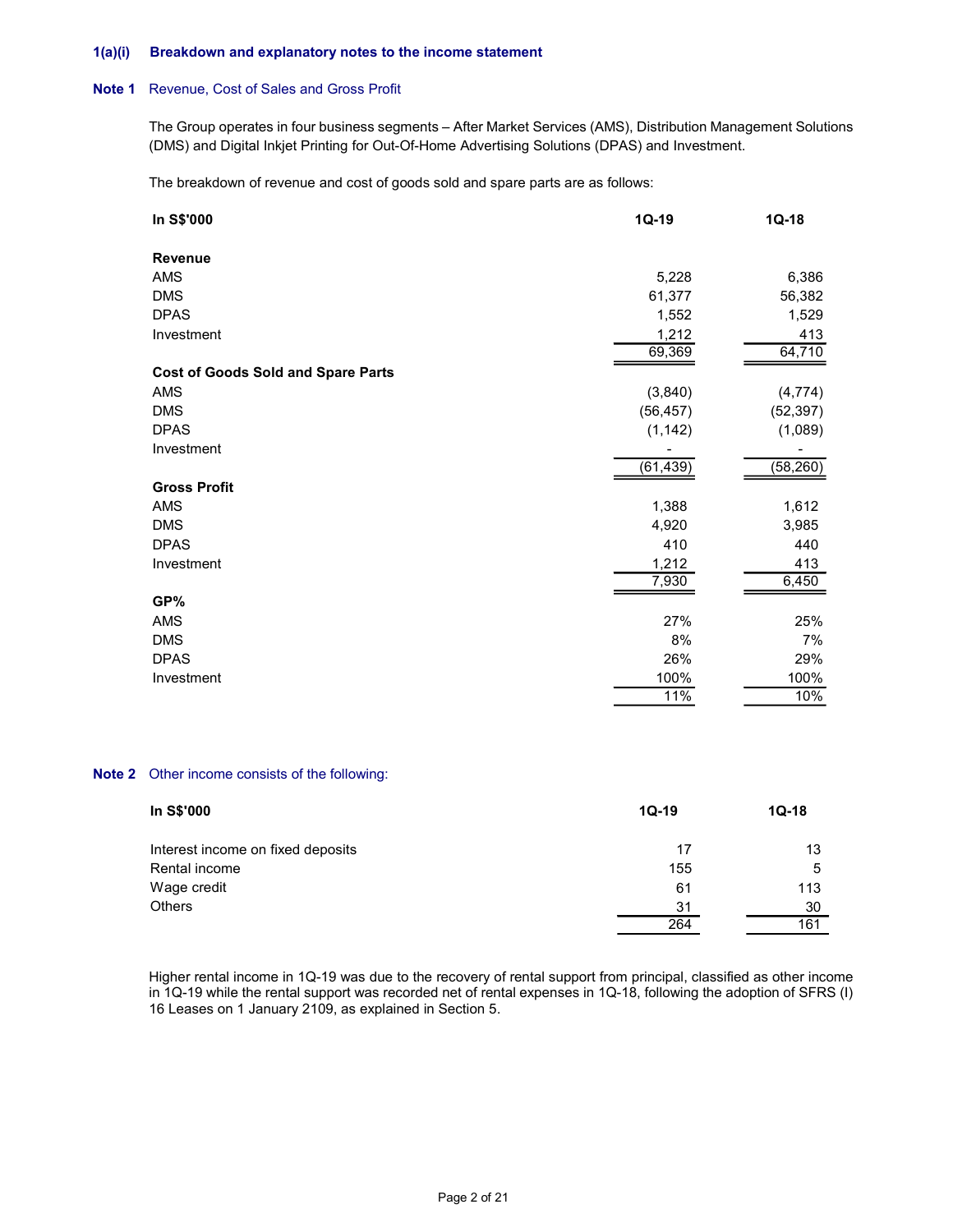#### Note 3 Administrative expenses

| Administrative expenses                                                                                                                                                                      |              |         |
|----------------------------------------------------------------------------------------------------------------------------------------------------------------------------------------------|--------------|---------|
| The administrative expenses comprise mainly staff cost.                                                                                                                                      |              |         |
| In S\$'000                                                                                                                                                                                   | $1Q-19$      | $1Q-18$ |
| <b>Staff Cost</b>                                                                                                                                                                            |              |         |
| AMS                                                                                                                                                                                          | 955          | 1,079   |
| <b>DMS</b>                                                                                                                                                                                   | 1,808        | 1,747   |
| <b>DPAS</b>                                                                                                                                                                                  | 172          | 151     |
| Management and HQ support staff costs                                                                                                                                                        |              |         |
| (including Directors' fees)                                                                                                                                                                  | 1,066        | 613     |
|                                                                                                                                                                                              | 4,001        | 3,590   |
| The increase in staff costs for management and HQ support was mainly due to an increase in headcount, annual<br>salary increment, bonus provision and other performance related adjustments. |              |         |
| Other operating expenses consist of the following:                                                                                                                                           |              |         |
| In S\$'000                                                                                                                                                                                   | $1Q-19$      | $1Q-18$ |
| Rental expenses                                                                                                                                                                              | 246          | 1,123   |
| Depreciation expenses                                                                                                                                                                        | 1,266        | 199     |
|                                                                                                                                                                                              | $\mathbf{1}$ | 17      |
| Plant and equipment written off                                                                                                                                                              |              |         |

#### Note 4 Other operating expenses consist of the following:

| <b>Staff Cost</b>                                                                                                                                                                                                                                                                                                                                                                                                                                                              |         |         |  |
|--------------------------------------------------------------------------------------------------------------------------------------------------------------------------------------------------------------------------------------------------------------------------------------------------------------------------------------------------------------------------------------------------------------------------------------------------------------------------------|---------|---------|--|
| AMS                                                                                                                                                                                                                                                                                                                                                                                                                                                                            | 955     | 1,079   |  |
| <b>DMS</b>                                                                                                                                                                                                                                                                                                                                                                                                                                                                     | 1,808   | 1,747   |  |
| <b>DPAS</b>                                                                                                                                                                                                                                                                                                                                                                                                                                                                    | 172     | 151     |  |
| Management and HQ support staff costs                                                                                                                                                                                                                                                                                                                                                                                                                                          |         |         |  |
| (including Directors' fees)                                                                                                                                                                                                                                                                                                                                                                                                                                                    | 1,066   | 613     |  |
|                                                                                                                                                                                                                                                                                                                                                                                                                                                                                | 4,001   | 3,590   |  |
| The increase in staff costs for management and HQ support was mainly due to an increase in headcount, annual<br>salary increment, bonus provision and other performance related adjustments.                                                                                                                                                                                                                                                                                   |         |         |  |
| Other operating expenses consist of the following:                                                                                                                                                                                                                                                                                                                                                                                                                             |         |         |  |
| In S\$'000                                                                                                                                                                                                                                                                                                                                                                                                                                                                     | $1Q-19$ | $1Q-18$ |  |
| Rental expenses                                                                                                                                                                                                                                                                                                                                                                                                                                                                | 246     | 1,123   |  |
| Depreciation expenses                                                                                                                                                                                                                                                                                                                                                                                                                                                          | 1,266   | 199     |  |
| Plant and equipment written off                                                                                                                                                                                                                                                                                                                                                                                                                                                | 1       | 17      |  |
| (Gain) Loss on disposal of plant and equipment                                                                                                                                                                                                                                                                                                                                                                                                                                 | (7)     | -1      |  |
| (Reversal of) loss allowance for trade receivables                                                                                                                                                                                                                                                                                                                                                                                                                             | (1)     | 3       |  |
| Allowance for inventories                                                                                                                                                                                                                                                                                                                                                                                                                                                      | 93      | 155     |  |
| Foreign currency exchange gain                                                                                                                                                                                                                                                                                                                                                                                                                                                 | (134)   | (44)    |  |
|                                                                                                                                                                                                                                                                                                                                                                                                                                                                                | 1,464   | 1,454   |  |
| Lower rental expenses in 1Q-19 mainly pertains to the adoption of SFRS (I) 16 which requires lessees to recognise<br>new assets and liabilities under an on-balance sheet accounting model and details are explained in Section 5.<br>Included in depreciation expenses is the depreciation of right-of-use assets amounting to \$1,024,000 (1Q-18: \$Nil).<br>Lower allowance for inventories in 1Q-19 was due to a lower stock provision made against its handset inventory. |         |         |  |
| Finance costs consist of the following:                                                                                                                                                                                                                                                                                                                                                                                                                                        |         |         |  |
| In S\$'000                                                                                                                                                                                                                                                                                                                                                                                                                                                                     | $1Q-19$ | $1Q-18$ |  |
| Interest expense on bank loans                                                                                                                                                                                                                                                                                                                                                                                                                                                 | 106     | 66      |  |
| Interest expense on lease liabilities                                                                                                                                                                                                                                                                                                                                                                                                                                          | 114     | 17      |  |
|                                                                                                                                                                                                                                                                                                                                                                                                                                                                                | 220     | 83      |  |
|                                                                                                                                                                                                                                                                                                                                                                                                                                                                                |         |         |  |
|                                                                                                                                                                                                                                                                                                                                                                                                                                                                                |         |         |  |
| Income tax expenses                                                                                                                                                                                                                                                                                                                                                                                                                                                            |         |         |  |

### Note 5 Finance costs consist of the following:

| In S\$'000                            | $1Q-19$ | $1Q-18$ |  |
|---------------------------------------|---------|---------|--|
| Interest expense on bank loans        | 106     | 66      |  |
| Interest expense on lease liabilities | 114     | 17      |  |
|                                       | 220     | 83      |  |
|                                       |         |         |  |

#### Note 6 Income tax expenses

The tax expense provision is calculated for profitable subsidiaries.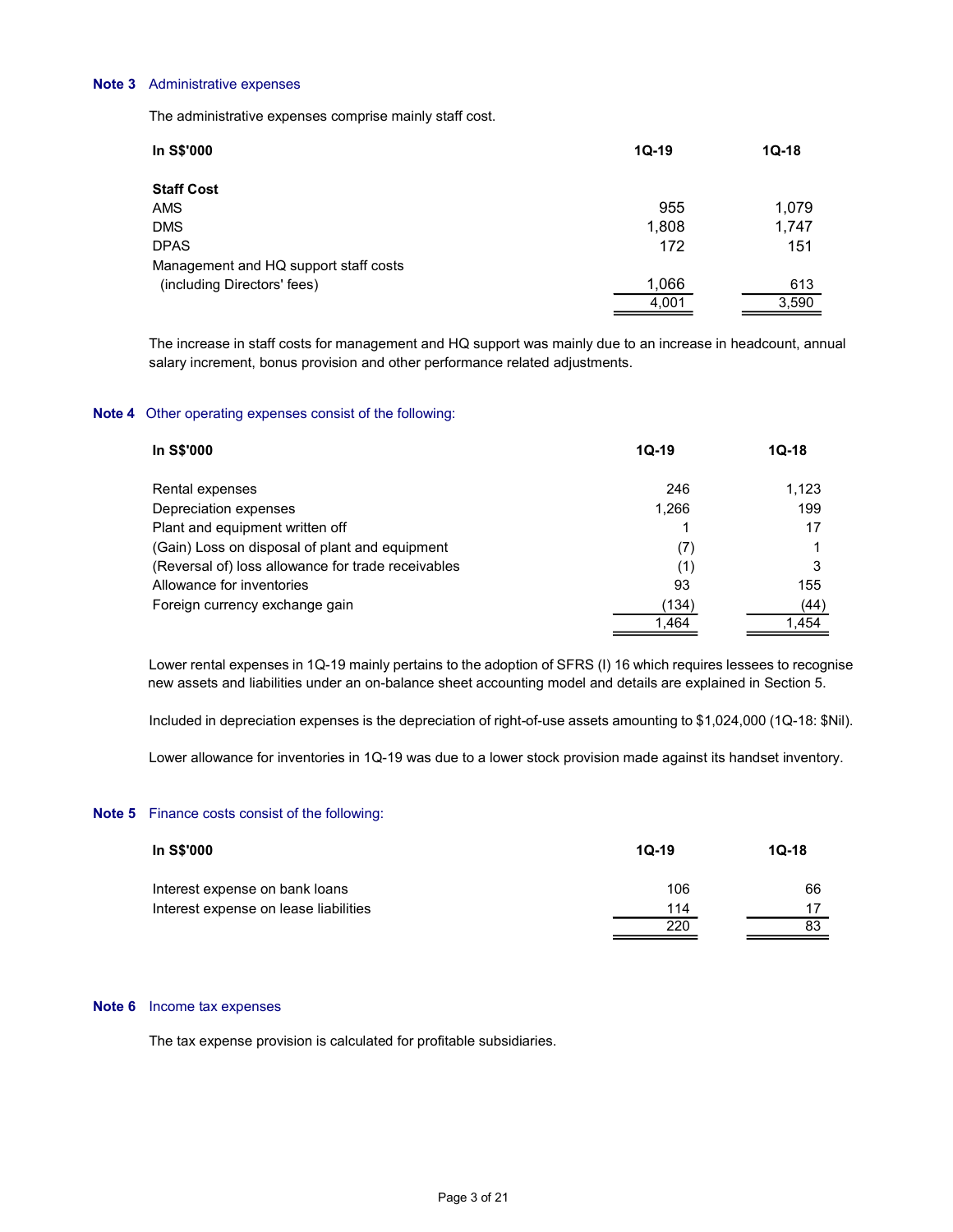| come statement for discontinued operations                                      |                                 |           |  |
|---------------------------------------------------------------------------------|---------------------------------|-----------|--|
| In S\$'000                                                                      | $1Q-19$                         | $1Q-18$   |  |
|                                                                                 |                                 |           |  |
|                                                                                 |                                 |           |  |
| Revenue<br>Cost of sales                                                        | $\overline{\phantom{0}}$        |           |  |
| <b>Gross Profit</b>                                                             |                                 |           |  |
|                                                                                 |                                 |           |  |
| Administrative expenses                                                         |                                 |           |  |
| Other operating expenses<br>(Loss) Profit before income tax                     | (2)                             | 20<br>20  |  |
|                                                                                 | (2)<br>$\overline{\phantom{a}}$ | $\sim$    |  |
| Income tax expense<br>(Loss) Profit for the period from discontinued operations | (2)                             | $20\,$    |  |
|                                                                                 |                                 |           |  |
| (Loss) Profit attributable to:                                                  |                                 |           |  |
| Owners of the Company<br>Non-controlling interests                              | (2)                             | (2)<br>22 |  |

 Discontinued operations relate to operations in Myanmar inclusive of MDR Myanmar Co., Ltd, Golden Myanmar Sea Co., Ltd, Pixio Myanmar Co., Ltd and MDR Golden Myanmar Sea Co., Ltd, with the latter 2 entities having ceased their business operations in March 2017.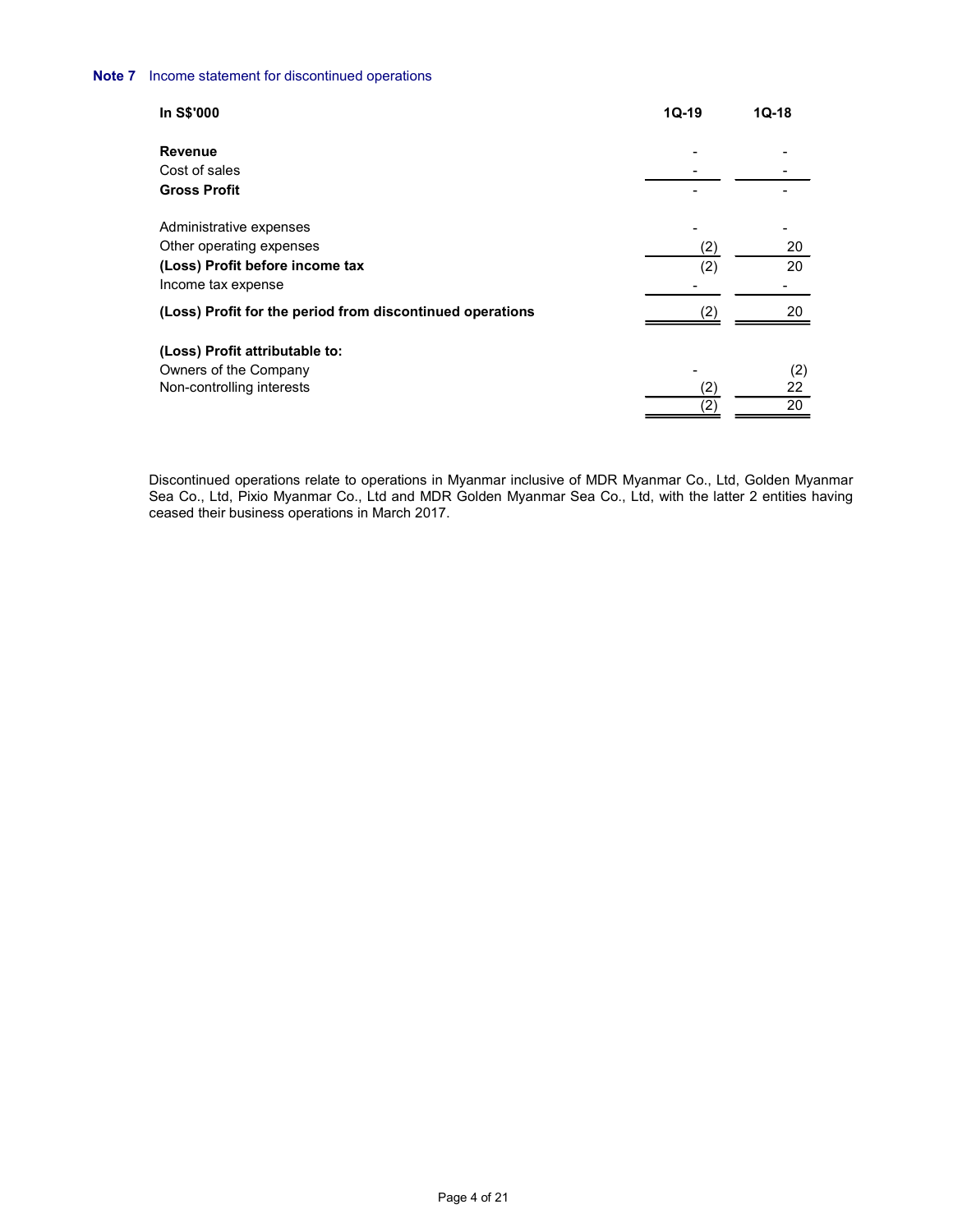# 1(b)(i) Statement of financial position (for the issuer and Group), together with a comparative statement as at the end of the immediately preceding financial year

|                                                    |                         |           | Group     | Company   |           |
|----------------------------------------------------|-------------------------|-----------|-----------|-----------|-----------|
| In S\$'000                                         | <b>Notes</b>            | 31-Mar-19 | 31-Dec-18 | 31-Mar-19 | 31-Dec-18 |
| <b>ASSETS</b>                                      |                         |           |           |           |           |
| <b>Current assets</b>                              |                         |           |           |           |           |
| Cash and bank balances                             |                         | 17,501    | 8,447     | 2,674     | 1,082     |
| Trade receivables                                  | 1                       | 23,943    | 23,768    | 1,837     | 1,522     |
| Other receivables and prepayments                  | $\overline{\mathbf{c}}$ | 10,366    | 5,621     | 35,225    | 28,917    |
| Inventories                                        | 3                       | 30,534    | 29,921    | 1,409     | 1,174     |
| <b>Total current assets</b>                        |                         | 82,344    | 67,757    | 41,145    | 32,695    |
| <b>Non-current assets</b>                          |                         |           |           |           |           |
| Investment in subsidiaries                         |                         |           |           | 20,835    | 20,835    |
| Investment in an associate                         |                         | 16        | 14        |           |           |
| Property, plant and equipment                      | 4                       | 18,622    | 11,097    | 1,490     | 885       |
| Goodwill                                           |                         | 2,798     | 2,798     |           |           |
| Investment in equity securities                    | 5                       | 62,624    | 79,054    | 62,624    | 79,054    |
| Investment in debt securities                      | 6                       | 23,603    |           | 23,603    |           |
| Cash pledged                                       |                         | 50        | 49        |           |           |
| <b>Total non-current assets</b>                    |                         | 107,713   | 93,012    | 108,552   | 100,774   |
| <b>Total assets</b>                                |                         | 190,057   | 160,769   | 149,697   | 133,469   |
| <b>Current liabilities</b>                         |                         |           |           |           |           |
| <b>Bank loans</b>                                  | 7                       | 21,808    | 14,626    | 17,655    | 8,986     |
| Trade payables                                     | 8                       | 20,498    | 10,779    | 4,514     | 1,515     |
| Other payables                                     | 9                       | 5,545     | 5,450     | 1,438     | 1,372     |
| Lease liabilities                                  | 10                      | 4,004     | 335       | 621       | 36        |
| Income tax payable                                 |                         | 176       | 8         |           |           |
| <b>Total current liabilities</b>                   |                         | 52,031    | 31,198    | 24,228    | 11,909    |
| <b>Non-current liabilities</b>                     |                         |           |           |           |           |
| Lease liabilities                                  | 10                      | 4,637     | 411       | 201       | 71        |
| Deferred tax liabilities                           |                         | 365       | 364       |           |           |
| <b>Total non-current liabilities</b>               |                         | 5,002     | 775       | 201       | 71        |
| Capital, reserves and<br>non-controlling interests |                         |           |           |           |           |
| Share capital                                      |                         | 220,351   | 220,312   | 220,351   | 220,312   |
| Treasury shares                                    |                         | (3)       |           | (3)       |           |
| Capital reserve                                    |                         | (325)     | (325)     | 22        | 22        |
| Investment revaluation reserve                     |                         | (2, 555)  | (5,868)   | (2, 555)  | (5,868)   |
| Property revaluation reserve                       |                         | 751       | 751       |           |           |
| Foreign currency translation reserve               |                         | 121       | 39        |           |           |
| <b>Accumulated losses</b>                          |                         | (83, 831) | (84, 609) | (92, 547) | (92, 977) |
| Equity attributable to owners of the               |                         |           |           |           |           |
| Company                                            |                         | 134,509   | 130,300   | 125,268   | 121,489   |
| Non-controlling interests                          |                         | (1, 485)  | (1,504)   |           |           |
| <b>Total equity</b>                                |                         | 133,024   | 128,796   | 125,268   | 121,489   |
| <b>Total liabilities and equity</b>                |                         | 190,057   | 160,769   | 149,697   | 133,469   |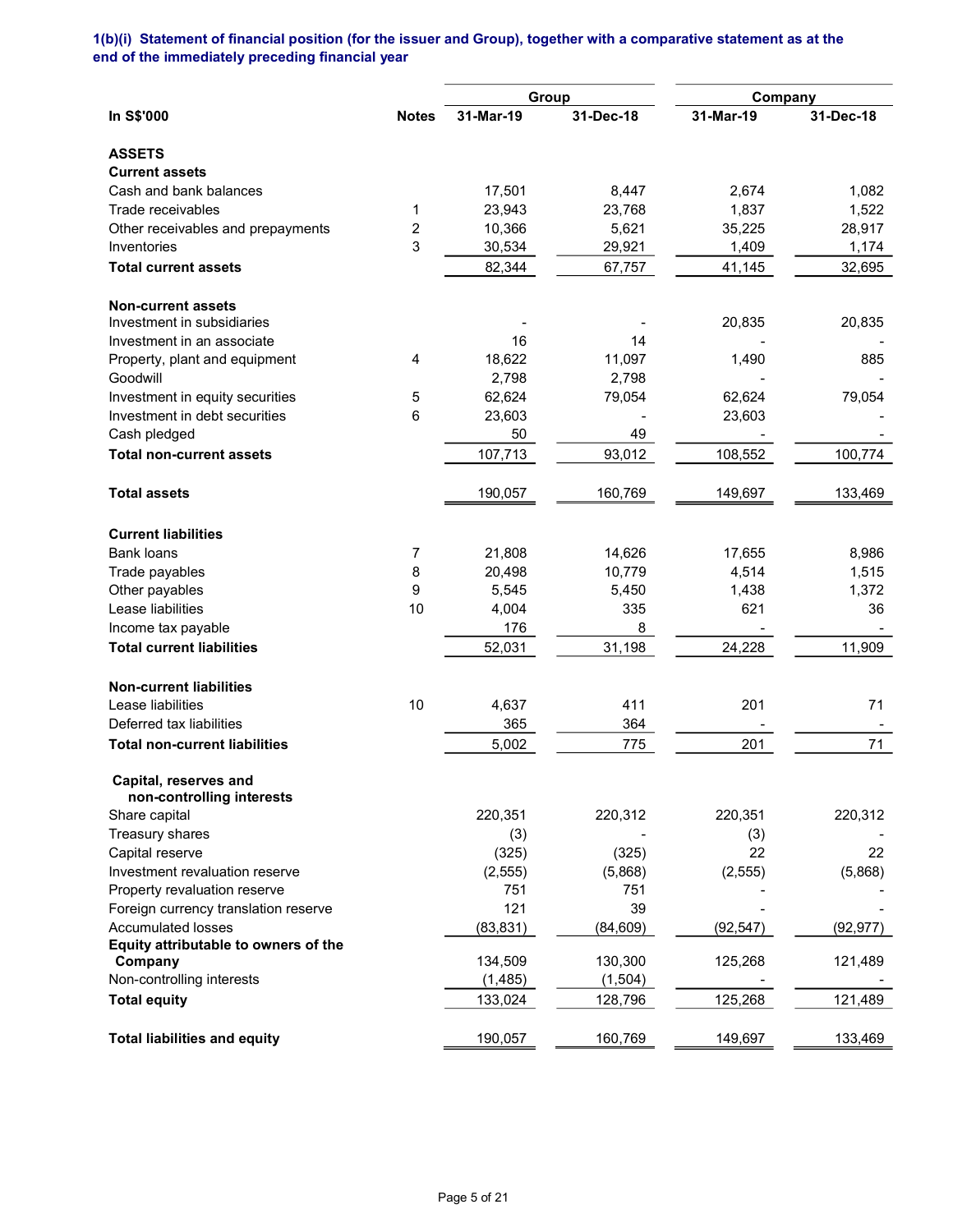### **Notes**

### 1 Trade receivables

The Group's trade receivables turnover as at 31 March 2019 is 31 days (31 December 2018: 31 days).

### 2 Other receivables and prepayments

The Group's other receivables and prepayments mainly consist of the following:

| 31-Mar-19 | 31-Dec-18 |
|-----------|-----------|
| 1.168     | 1.105     |
| 7.907     | 3.509     |
| 332       | 319       |
|           |           |

 Other receivables of \$7.9 million as at 31 March 2019 comprised mainly of \$2.3 million to be received from principals in relation to sell through, advertising and promotion support and \$2.5 million loan to a third party. Other receivables also included advance payment for inventory purchase of \$2.0 million.

#### 3 Inventories

The Group's inventory turnover for the quarter ended 31 March 2019 is 44 days (31 December 2018: 37 days).

 The higher inventory turnover days mainly resulted from the higher volume of handsets purchased in March 2019 for an incentive program.

#### 4 Property, plant and equipment

| <b>S\$'000</b>                | 31-Mar-19 | 31-Dec-18 |
|-------------------------------|-----------|-----------|
| Property, plant and equipment | 11.228    | 11.097    |
| Right-of-use assets           | 7.394     |           |
|                               | 18.622    | 11.097    |

 Property, plant and equipment increased by \$7.5 million mainly due to the recognition of right-of-use assets of \$7.4 million on the adoption of SFRS (I) 16 Leases as disclosed in Section 5, on 1 January 2019.

 The right-of-use assets as at 31 March 2019 were mainly related to leases of its office premises, retail outlets and service centres. Accordingly, there was a corresponding increase in lease liabilities of \$7.9 million as at 31 March 2019.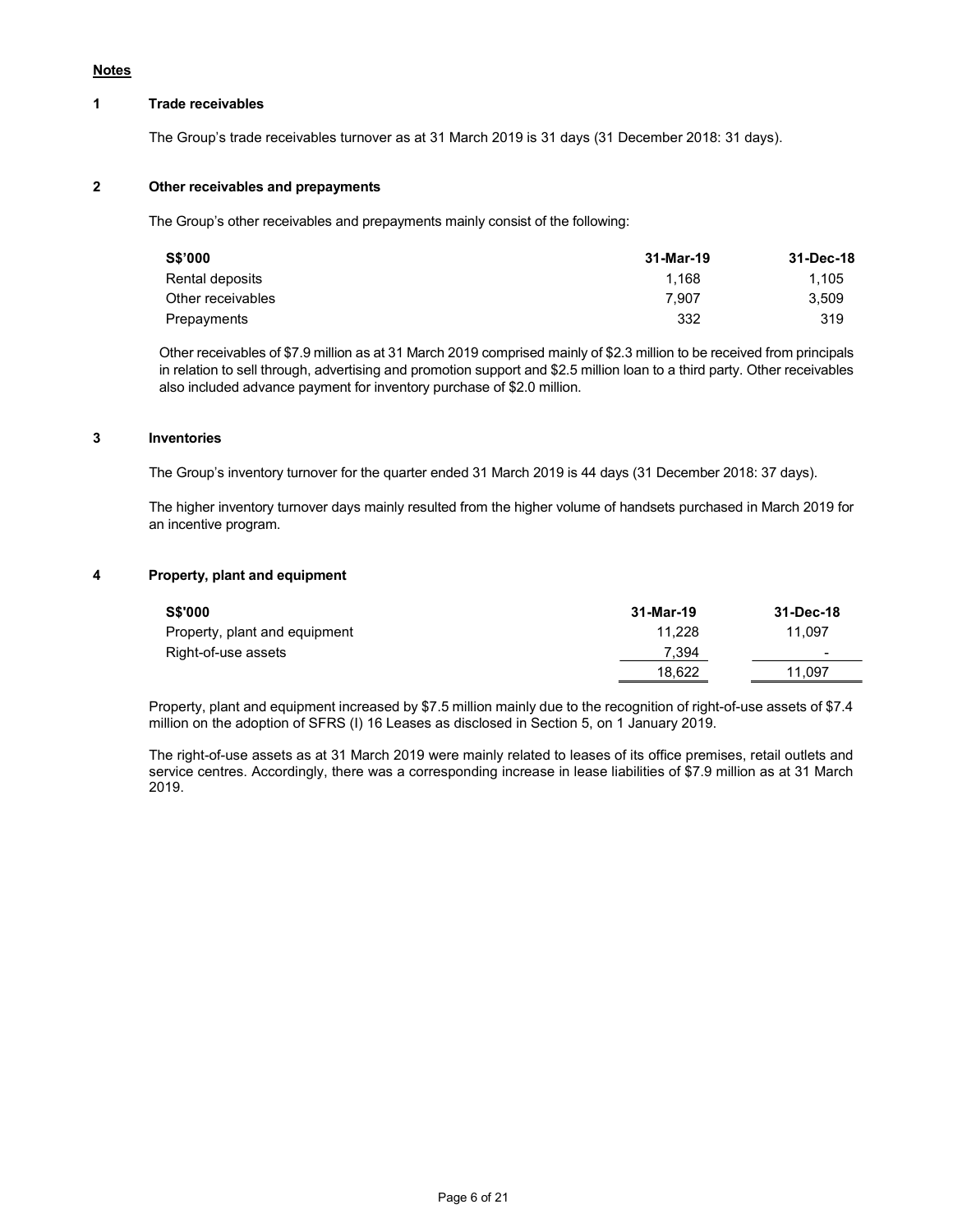# 5 Investment in equity securities

Investment in equity securities pertain to the investment in marketable securities during the period.

In 1Q-19, the Group has disposed \$19.7 million of equity securities. As at 31 March 2019, the Group invested in investment securities of companies which are broadly categorised within the following business sectors:

| <b>Business Sectors</b> | $\%$    |
|-------------------------|---------|
| Real estate             | 41.8%   |
| Infrastructure          | 34.0%   |
| Sports                  | 12.8%   |
| Leisure and hospitality | 6.4%    |
| Transportation          | 2.5%    |
| Agriculture             | 1.5%    |
| Commodities             | $1.0\%$ |
| <b>TOTAL</b>            | 100.0%  |

Below is the key information of the investment securities as at 31 March 2019:

| <b>By Market Concentration</b>                                                | $\frac{0}{0}$           |
|-------------------------------------------------------------------------------|-------------------------|
| \$1 billion and above                                                         | 86.2%                   |
| \$500 million to \$1 billion                                                  | 12.8%                   |
| \$200 million to \$500 million                                                | 1.0%                    |
| \$200 million and below                                                       | 0.0%                    |
| <b>TOTAL</b>                                                                  | 100.0%                  |
|                                                                               |                         |
| By Geographical (based on market value)                                       | %                       |
| <b>SGX</b>                                                                    | 96.2%                   |
| <b>HKEX</b>                                                                   | 3.8%                    |
| <b>TOTAL</b>                                                                  | 100.0%                  |
|                                                                               |                         |
| By Currencies (based on market value)                                         | $\frac{9}{6}$           |
| <b>SGD</b>                                                                    | 62.2%                   |
| <b>USD</b>                                                                    | 34.0%                   |
| <b>HKD</b>                                                                    | 3.8%                    |
| <b>TOTAL</b>                                                                  | 100.0%                  |
|                                                                               |                         |
| Weighted portfolio Information (based on simple weighted average calculation) |                         |
| <b>Market Capitalisation</b><br>Dividend Yield                                | \$2.30 billion<br>5.89% |
|                                                                               |                         |
| 5-year Beta                                                                   | 0.663                   |
| P/B                                                                           | 0.65x                   |
| EV/EBITDA                                                                     | 27.19x                  |
| Debt/EBITDA                                                                   | 14.92x                  |
| (Data derived from SGX "Stock Screener" or Yahoo Finance as at 31 March 2019) |                         |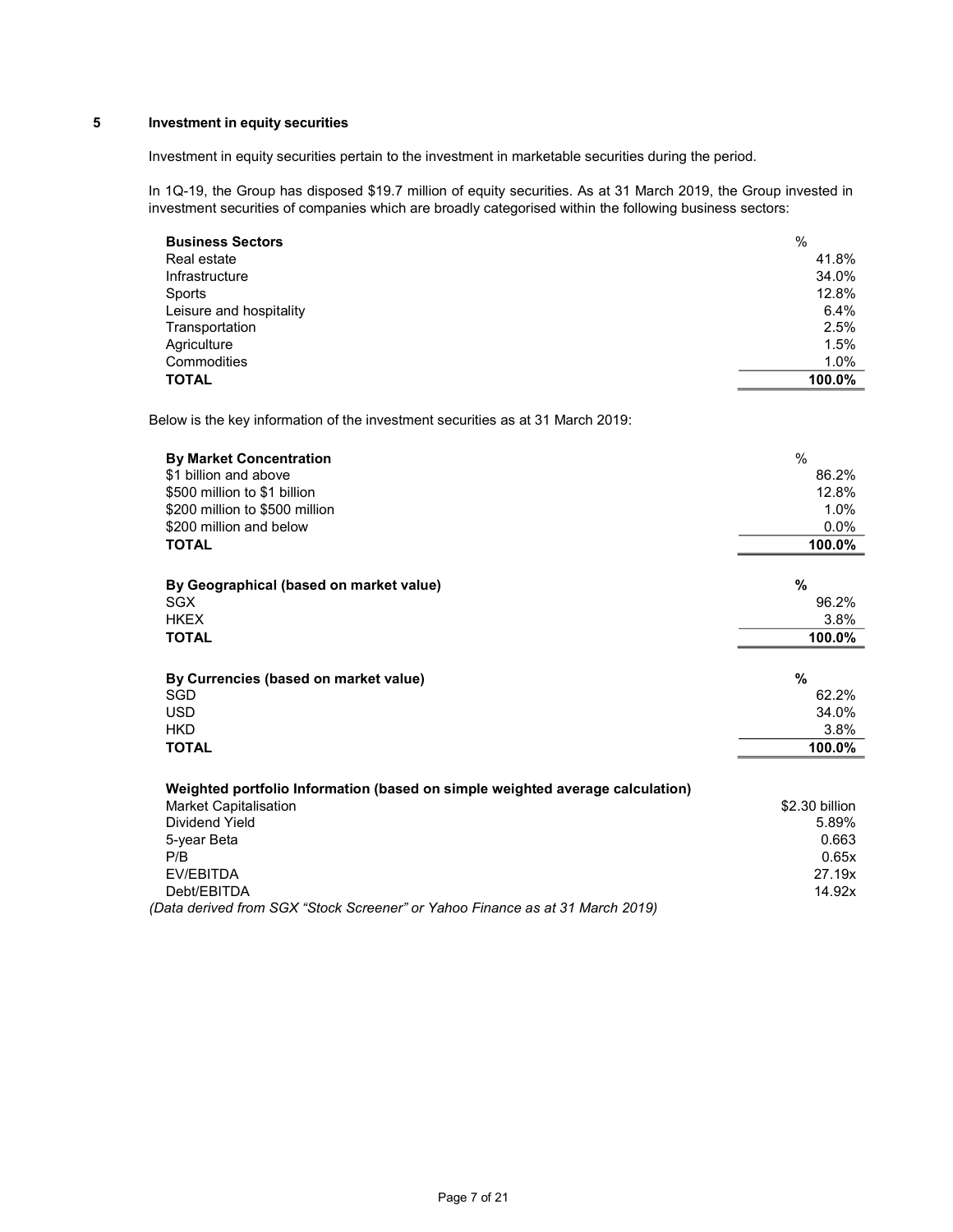# 6 Investment in debt securities

In 1Q-19, the Group has invested \$23.6 million in debt securities. As at 31 March 2019, the Group invested in bonds and the issuers of the debt securities are of companies broadly categorised within the following business sectors:

| <b>Business Sectors</b>                                                       | $\frac{0}{0}$ |
|-------------------------------------------------------------------------------|---------------|
| Real estate                                                                   | 75.9%         |
| Consumer products                                                             | 23.1%         |
| Agriculture                                                                   | 1.0%          |
| <b>TOTAL</b>                                                                  | 100.0%        |
| Below is the key information of the bonds as at 31 March 2019:                |               |
| By Geographical (based on purchase consideration)                             | %             |
| <b>SGX</b>                                                                    | 60.3%         |
| <b>HKEX</b>                                                                   | 39.7%         |
| <b>TOTAL</b>                                                                  | 100.0%        |
| By Currencies (based on purchase consideration)                               | %             |
| <b>USD</b>                                                                    | 91.5%         |
| SGD                                                                           | 8.5%          |
| <b>TOTAL</b>                                                                  | 100.0%        |
| By Credit Rating (based on purchase consideration)                            | %             |
| <b>BBB</b>                                                                    | 11.5%         |
| BB+                                                                           | 28.1%         |
| <b>BB</b>                                                                     | 23.1%         |
| BB-                                                                           | 20.3%         |
| $B+$                                                                          | 17.0%         |
| <b>TOTAL</b>                                                                  | 100.0%        |
| (Data extracted from S&P Global Ratings)                                      |               |
| Weighted portfolio Information (based on simple weighted average calculation) |               |
| <b>Yield to Maturity</b>                                                      | 5.5%          |
| Duration                                                                      | 1.54 years    |
|                                                                               |               |

# 7 Bank loans

 Bank loans comprised mainly of bank loans of \$4.1 million secured for the financing of property in Malaysia for DPAS operations and term loans of \$17.7 million for the investment in debt securities.

# 8 Trade payables

The Group's trade payables turnover as at 31 March 2019 is 23 days (31 December 2018: 17 days).

 Higher trade payables turnover days mainly pertained to the pending settlement for the purchase of debt securities amounting to \$2.8 million at period end and higher payables for inventories purchased.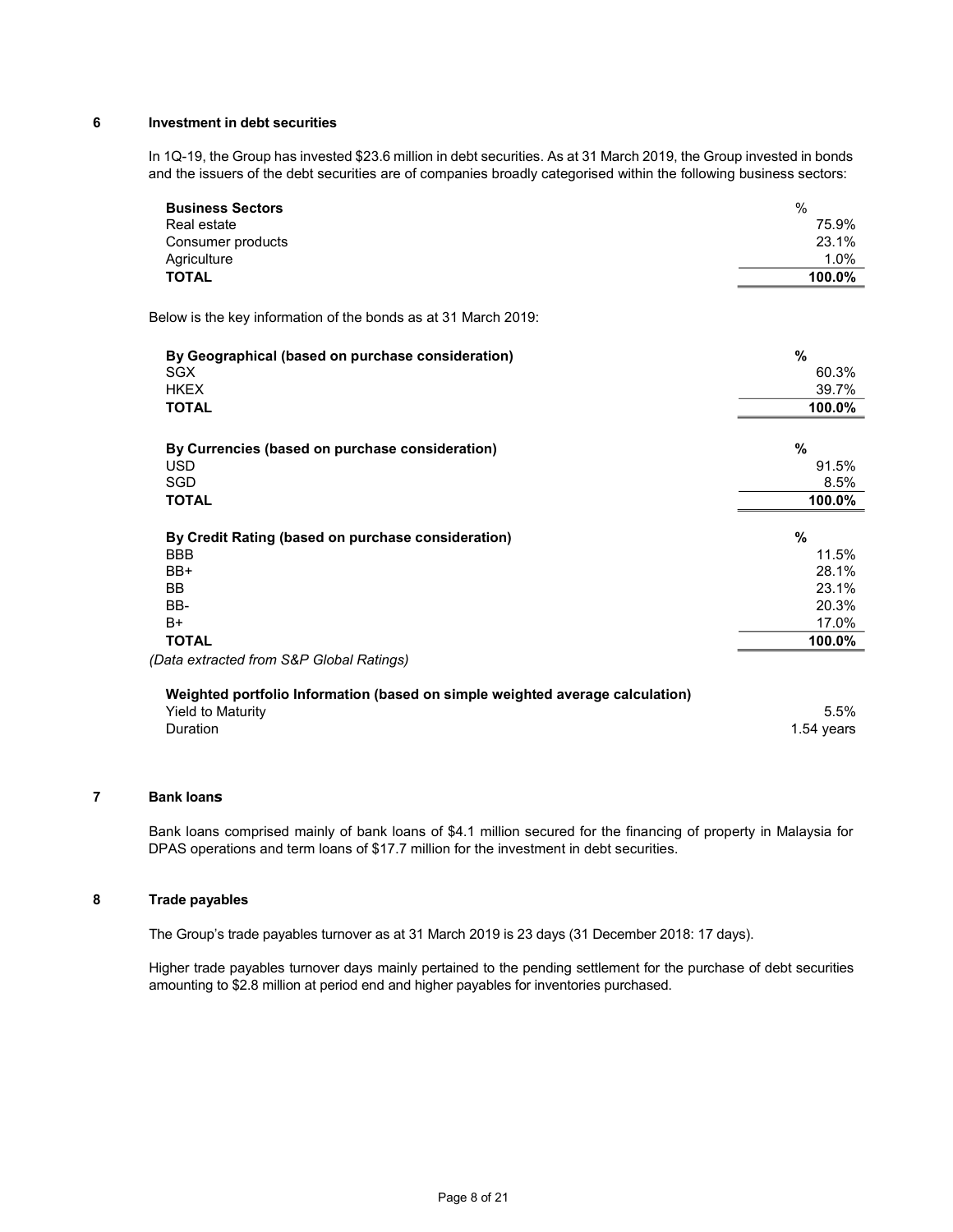# 9 Other payables

The Group's other payables mainly consist of the following:

| <b>S\$'000</b>                                                | 31-Mar-19 | 31-Dec-18 |
|---------------------------------------------------------------|-----------|-----------|
| Advertising, promotion and sell through funds from principals | 1.173     | 1.372     |
| Accrued staff costs                                           | 1.400     | 1.390     |
| Other accrued operating expenses                              | 688       | 874       |

## 10 Lease liabilities

The significant increase in lease liabilities in the quarter mainly pertained to the adoption of SFRS (I) 16 Leases as disclosed in Section 5, on 1 January 2019.

## 1(b)(ii) Aggregate amount of Group's borrowings and debt securities

# Amount repayable in one year or less, or on demand

| As at 31-Mar-19     |                       | As at 31-Dec-18     |                       |
|---------------------|-----------------------|---------------------|-----------------------|
| Secured<br>(\$'000) | Unsecured<br>(\$'000) | Secured<br>(\$'000) | Unsecured<br>(\$'000) |
| 22.148              | 3.664                 | 14.961              | -                     |

### Amount repayable after one year

|                     | As at 31-Mar-19 |                       |                     | As at 31-Dec-18              |
|---------------------|-----------------|-----------------------|---------------------|------------------------------|
| Secured<br>(\$'000) |                 | Unsecured<br>(\$'000) | Secured<br>(\$'000) | <b>Unsecured</b><br>(\$'000) |
|                     | 437             | 4.200                 | 411                 | -                            |

### Details of collateral

The secured borrowings comprise mainly of outstanding finance lease of \$0.8 million on certain motor vehicles and machinery, bank loan of \$4.1 million secured against an open legal mortgage over a commercial property in Malaysia and term loan of \$17.7 million secured against the debt securities.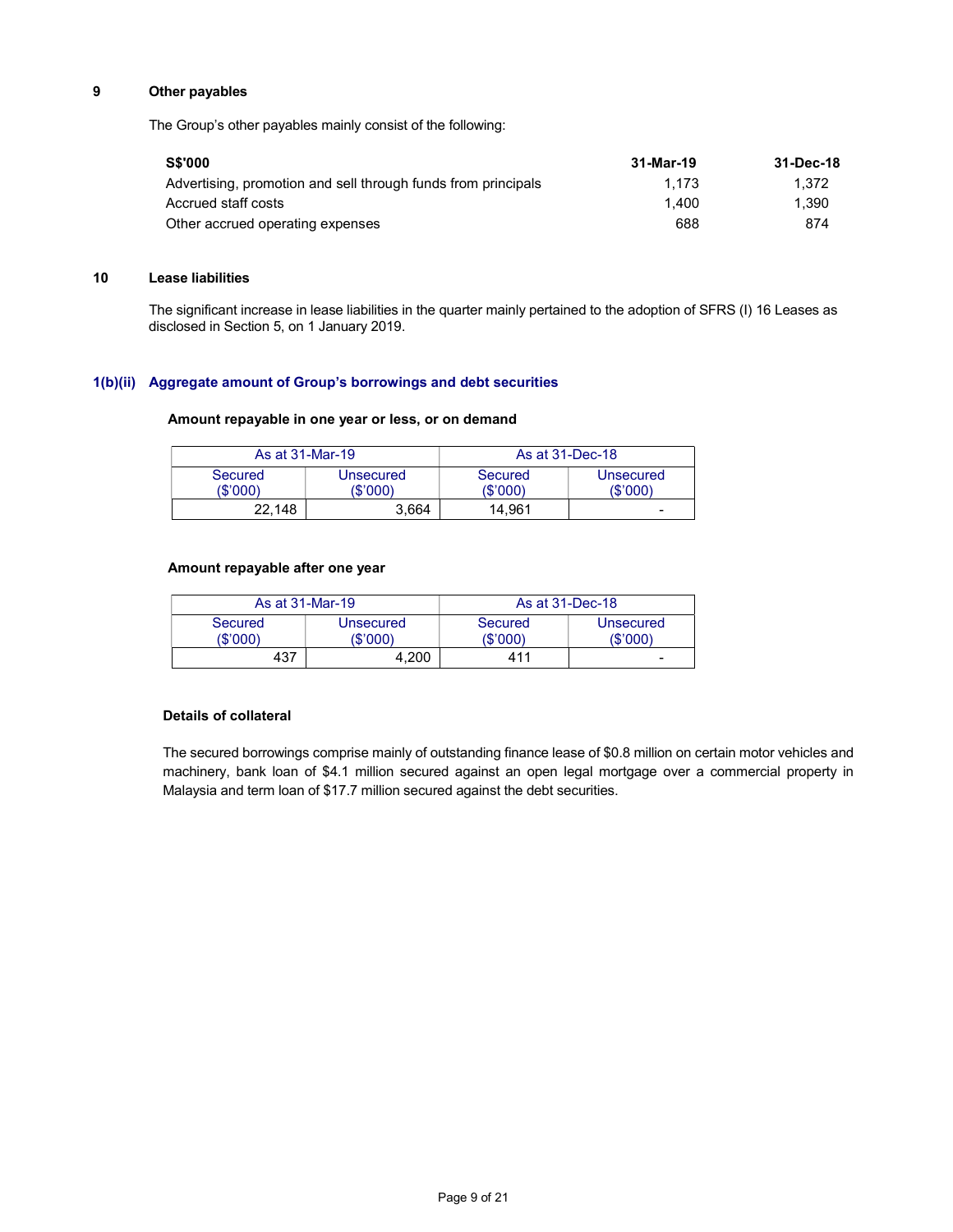# 1(c) A statement of cash flows (for the Group), together with a comparative statement for the corresponding period of the immediately preceding financial year

| In S\$'000                                                             | $1Q-19$   | $1Q-18$ |
|------------------------------------------------------------------------|-----------|---------|
| <b>Operating activities</b>                                            |           |         |
| Profit before income tax from continuing business                      | 1,749     | 843     |
| (Loss) Profit before income tax from discontinued business             | (2)       | 20      |
|                                                                        |           | 863     |
|                                                                        | 1,747     |         |
| Adjustments for:                                                       |           |         |
| Depreciation expense                                                   | 1,452     | 399     |
| Interest expense                                                       | 220       | 83      |
| Interest income from fixed deposits                                    | (17)      | (13)    |
| Interest income from loan to a third party                             | (63)      | (324)   |
| Interest income from investment in bonds                               | (34)      |         |
| Dividend income                                                        | (1, 115)  | (89)    |
| (Reversal of) Loss allowance for trade receivables                     | (1)       | 3       |
| (Gain) Loss on disposal of plant and equipment                         | (7)       | 1       |
| Plant and equipment written off                                        | 1         | 17      |
| Allowance for inventories                                              | 93        | 155     |
| Share of profit of an associate                                        | (1)       | (3)     |
| Net foreign exchange (gain) loss                                       | (114)     | 61      |
|                                                                        |           |         |
| Operating cash flows before movements in working capital               | 2,161     | 1,153   |
| Trade receivables                                                      | (174)     | 1,056   |
| Other receivables and prepayments                                      | (2, 164)  | 17      |
| Inventories                                                            | (706)     | (5,266) |
| Trade payables                                                         | 6,936     | 6,156   |
| Other payables                                                         | 90        | (414)   |
| <b>Cash generated from operations</b>                                  | 6,143     | 2,702   |
| Interest received                                                      | 17        | 13      |
| Income tax expense                                                     | (51)      | (57)    |
| Net cash from operating activities                                     | 6,109     | 2,658   |
|                                                                        |           |         |
| <b>Investing activities</b>                                            |           |         |
| Proceeds from disposal of plant and equipment                          | 2         | 2       |
| Purchase of plant and equipment (Note A)                               | (295)     | (187)   |
| Proceeds from disposal of investment securities                        | 19,377    |         |
| Purchase of debt securities                                            | (20, 719) |         |
| Loan to a third party                                                  | (2,500)   |         |
| Interest received from loan to a third party                           | 94        | 227     |
| Dividend income from investment securities                             | 1,115     | 89      |
| Repayment of loan from a third party                                   |           | 3,600   |
| Net cash (used in) from investing activities                           | (2,926)   | 3,731   |
|                                                                        |           |         |
| <b>Financing activities</b>                                            |           |         |
| Proceeds from issuance of ordinary shares, net                         | 39        |         |
| Purchase of treasury shares                                            | (3)       |         |
| Interest paid                                                          | (210)     | (83)    |
| Repayment of lease liabilities                                         | (1, 107)  | (101)   |
| Proceeds from bank borrowings                                          | 19,374    |         |
| Repayment of bank borrowings                                           | (12, 211) | (141)   |
| Net cash from (used in) financing activities                           | 5,882     | (325)   |
| Net increase in cash and cash equivalents                              | 9,065     | 6,064   |
| Cash and cash equivalents at beginning of period                       | 8,447     | 11,579  |
| Effect of foreign exchange rate changes on the balance of cash held in |           |         |
| foreign currencies                                                     | (11)      |         |
| Cash and cash equivalents at end of period (Note B)                    | 17,501    | 17,643  |
|                                                                        |           |         |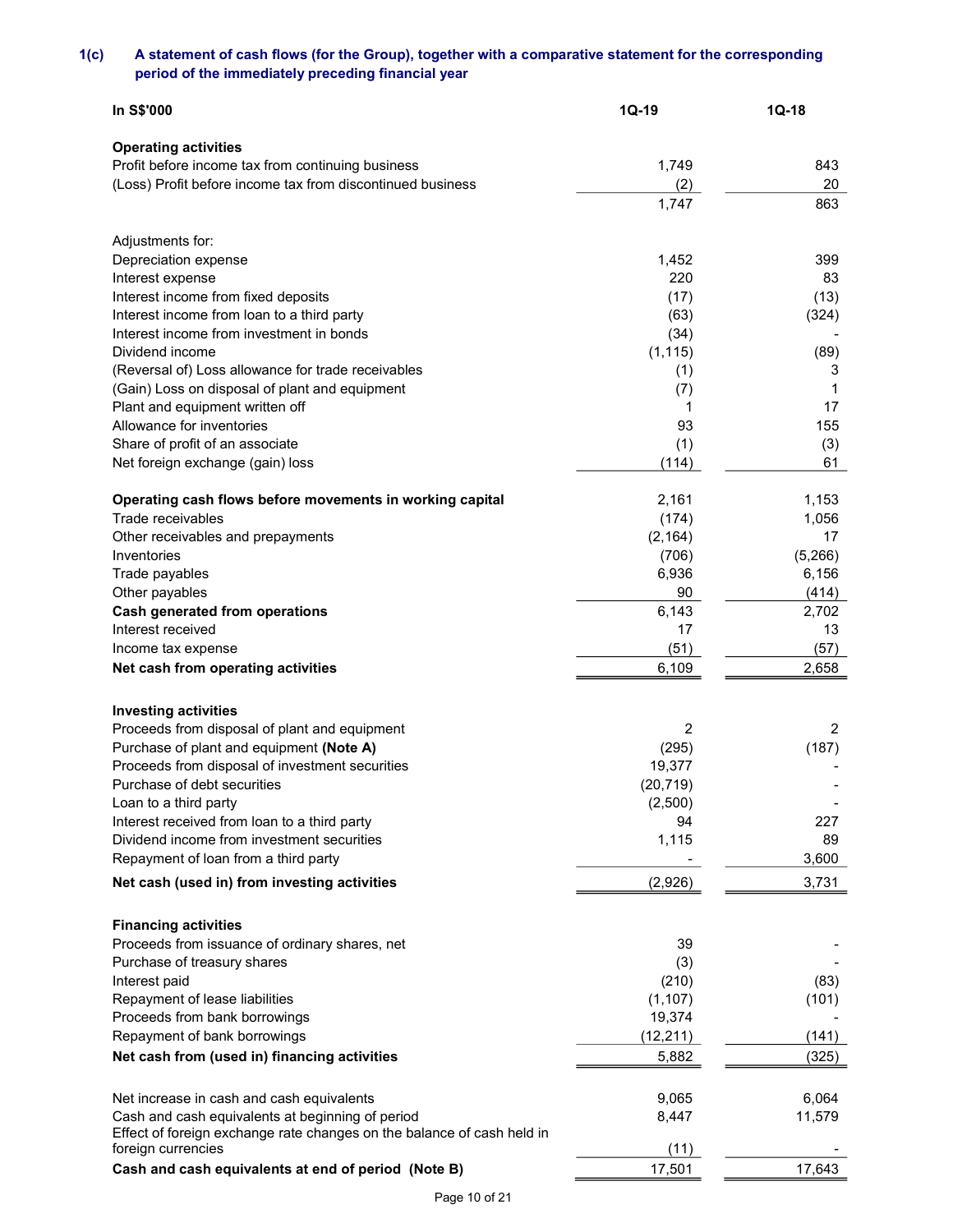### Note

## A. Purchase of property, plant and equipment:

In 1Q-19, the Group acquired plant and equipment with an aggregate cost of \$425,000 (1Q-18: \$ 187,000) of which \$130,000 (1Q-18: \$Nil) was acquired under finance lease arrangements.

# B. Cash and cash equivalent at end of period comprise of:

| In S\$'000                | $10-19$ | $1Q-18$ |
|---------------------------|---------|---------|
| Cash                      | 17.551  | 19.084  |
| Less: Cash pledged        | (50)    | (1.441  |
| Cash and cash equivalents | 17,501  | 17.643  |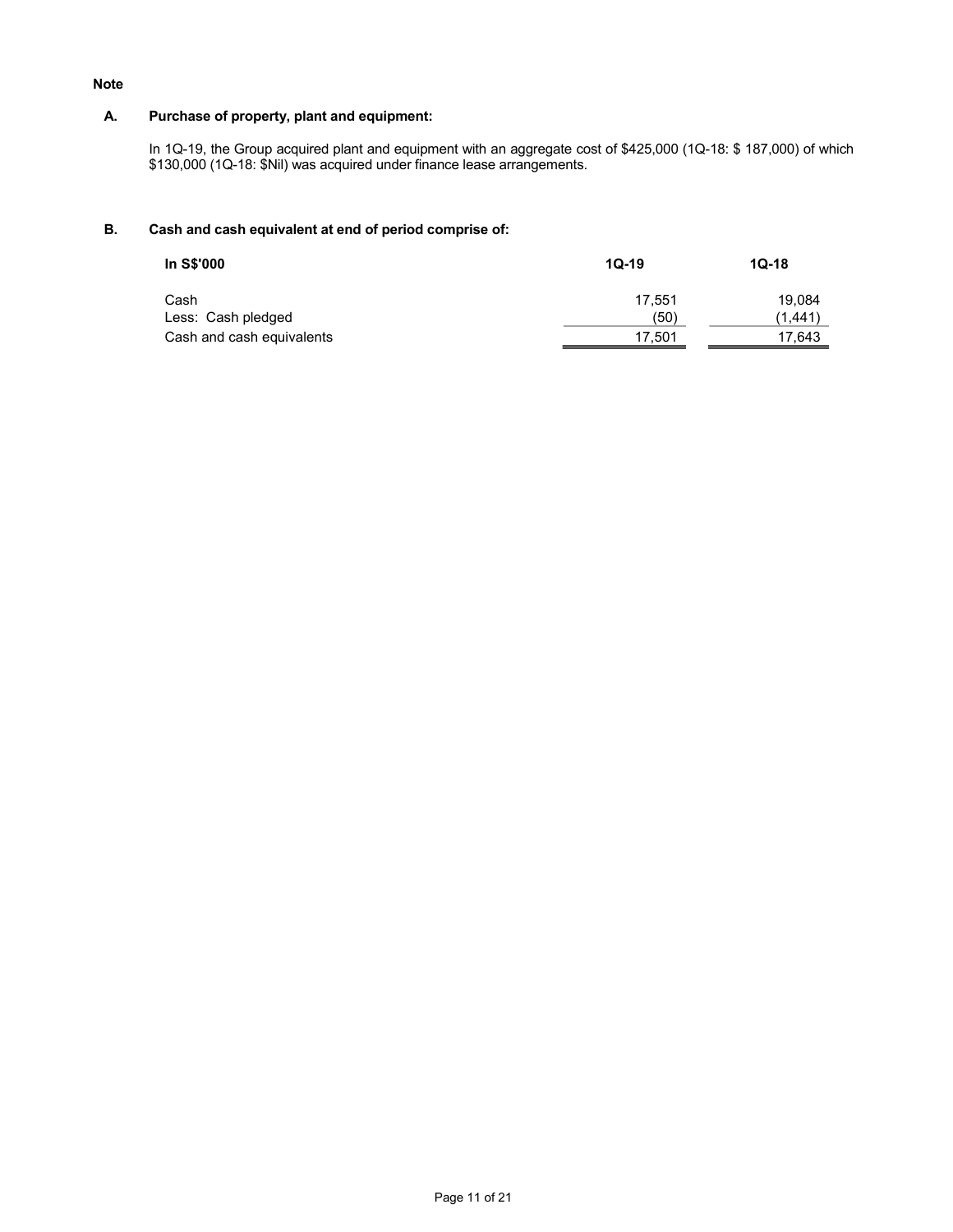| A statement (for the issuer and Group) showing either (i) all changes in equity or (ii) changes in equity other than those arising from capitalisation<br>1(d)(i) |                                |                 |                          |                          |             |                          |                                |                                   |                     |                          |                                   |
|-------------------------------------------------------------------------------------------------------------------------------------------------------------------|--------------------------------|-----------------|--------------------------|--------------------------|-------------|--------------------------|--------------------------------|-----------------------------------|---------------------|--------------------------|-----------------------------------|
|                                                                                                                                                                   |                                |                 |                          |                          |             |                          |                                |                                   |                     |                          |                                   |
|                                                                                                                                                                   |                                |                 |                          |                          |             |                          |                                |                                   |                     |                          |                                   |
|                                                                                                                                                                   |                                |                 |                          |                          |             |                          |                                |                                   |                     |                          |                                   |
|                                                                                                                                                                   |                                |                 |                          |                          |             |                          |                                |                                   |                     |                          |                                   |
|                                                                                                                                                                   |                                |                 |                          |                          |             |                          |                                |                                   |                     |                          |                                   |
|                                                                                                                                                                   |                                |                 |                          |                          |             |                          |                                |                                   |                     |                          |                                   |
|                                                                                                                                                                   |                                |                 |                          |                          |             |                          |                                |                                   |                     |                          |                                   |
|                                                                                                                                                                   |                                |                 |                          |                          |             |                          |                                |                                   |                     |                          |                                   |
|                                                                                                                                                                   |                                |                 |                          |                          |             |                          |                                |                                   |                     |                          |                                   |
|                                                                                                                                                                   |                                |                 |                          |                          |             |                          |                                |                                   |                     |                          |                                   |
|                                                                                                                                                                   |                                |                 |                          |                          |             |                          |                                |                                   |                     |                          |                                   |
|                                                                                                                                                                   |                                |                 |                          |                          |             |                          |                                |                                   |                     |                          |                                   |
| issues and distributions to shareholders, together with a comparative statement for the corresponding period of the immediately preceding financial               |                                |                 |                          |                          |             |                          |                                |                                   |                     |                          |                                   |
| year                                                                                                                                                              |                                |                 |                          |                          |             |                          |                                |                                   |                     |                          |                                   |
|                                                                                                                                                                   |                                |                 |                          |                          |             |                          |                                |                                   |                     |                          |                                   |
|                                                                                                                                                                   |                                |                 |                          | Investment               | Property    | Share                    | Currency                       |                                   | <b>Attributable</b> |                          |                                   |
|                                                                                                                                                                   | Share                          | <b>Treasury</b> | Capital                  | revaluation              | revaluation | options                  | translation                    | Accumulated                       | to equity holders   | Non-controlling          |                                   |
| In S\$'000<br>Group                                                                                                                                               | capital                        | shares          | reserve                  | reserve                  | reserve     | reserve                  | reserve                        | losses                            | of the Company      | interests                | Total                             |
|                                                                                                                                                                   |                                |                 |                          |                          |             |                          |                                |                                   |                     |                          |                                   |
| Balance as at 31 December 2018                                                                                                                                    | 220,312                        |                 | (325)                    | (5,868)                  | 751         |                          | 39                             | (84, 609)                         | 130,300             | (1,504)                  | 128,796                           |
| Effects of adopting SFRS (I) 16*                                                                                                                                  |                                |                 |                          |                          |             |                          |                                | (404)                             | (404)               |                          | (404)                             |
| Balance as at 1 January 2019                                                                                                                                      | 220,312                        |                 | (325)                    | (5,868)                  | 751         |                          | 39                             | (85, 013)                         | 129,896             | (1,504)                  | 128,392                           |
| Total comprehensive income (loss) for the period                                                                                                                  |                                |                 |                          |                          |             |                          |                                |                                   |                     |                          |                                   |
| Profit for the period                                                                                                                                             |                                |                 |                          |                          |             |                          |                                | 1,548                             | 1,548               | 18                       | 1,566                             |
| Loss on disposal of investment securities transferred                                                                                                             |                                |                 |                          |                          |             |                          |                                |                                   |                     |                          |                                   |
| between reserves<br>Other comprehensive income for the period                                                                                                     |                                |                 |                          | 366<br>2,947             |             |                          | $\overline{\phantom{a}}$<br>82 | (366)<br>$\overline{\phantom{a}}$ | $\sim$<br>3,029     | $\overline{\phantom{a}}$ | $\overline{\phantom{a}}$<br>3,030 |
| Total                                                                                                                                                             |                                |                 |                          | 3,313                    |             |                          | 82                             | 1,182                             | 4,577               | 19                       | 4,596                             |
|                                                                                                                                                                   |                                |                 |                          |                          |             |                          |                                |                                   |                     |                          |                                   |
| Transactions with owners, recognised directly in equity                                                                                                           |                                |                 |                          |                          |             |                          |                                |                                   |                     |                          |                                   |
| Issue of shares pursuant to rights cum warrants issue<br>Purchase of treasury shares                                                                              | 39<br>$\overline{\phantom{a}}$ | $\sim$<br>(3)   |                          |                          |             |                          |                                |                                   | 39<br>(3)           |                          | 39                                |
| Total                                                                                                                                                             | 39                             | (3)             |                          |                          |             |                          |                                |                                   | 36                  |                          | $\frac{(3)}{36}$                  |
|                                                                                                                                                                   |                                |                 |                          |                          |             |                          |                                |                                   |                     |                          |                                   |
|                                                                                                                                                                   | 220,351                        | (3)             | (325)                    | (2, 555)                 | 751         |                          | 121                            | (83, 831)                         | 134,509             | (1, 485)                 | 133,024                           |
|                                                                                                                                                                   |                                |                 |                          |                          |             | $\sim 10^{-11}$          |                                |                                   |                     |                          |                                   |
|                                                                                                                                                                   |                                |                 |                          |                          |             |                          |                                |                                   |                     |                          |                                   |
|                                                                                                                                                                   |                                |                 |                          | (1,850)                  | 751         | 145                      | (738)                          | (85, 465)                         | 65,636              | (1,518)                  | 64,118                            |
| Balance as at 31 March 2019<br>Balance as at 31 December 2017                                                                                                     | 153,652                        |                 | (859)                    |                          |             |                          | 825                            | (825)                             |                     |                          |                                   |
|                                                                                                                                                                   |                                |                 |                          |                          |             |                          | 87                             |                                   |                     |                          |                                   |
|                                                                                                                                                                   | 153,652                        | $\sim$          | (859)                    | (1,850)                  | 751         | 145                      |                                | (86, 290)                         | 65,636              | (1,518)                  | 64,118                            |
|                                                                                                                                                                   |                                |                 |                          |                          |             |                          |                                |                                   |                     |                          |                                   |
| Adoption of the SFRS (I)<br>Balance as at 1 January 2018<br>Total comprehensive income (loss) for the period<br>Profit for the period                             |                                |                 | $\sim$                   | $\overline{\phantom{a}}$ |             | $\overline{\phantom{a}}$ | $\sim$                         | 756                               | 756                 | 28                       | 784                               |
| Other comprehensive (loss) income for the period                                                                                                                  |                                |                 | $\overline{\phantom{a}}$ | (1,543)                  |             |                          | 122                            | $\sim$                            | (1,421)             | (1)                      | (1, 422)                          |
| Total                                                                                                                                                             |                                |                 |                          | (1, 543)                 |             |                          | 122                            | 756                               | (665)               | $\overline{27}$          | (638)                             |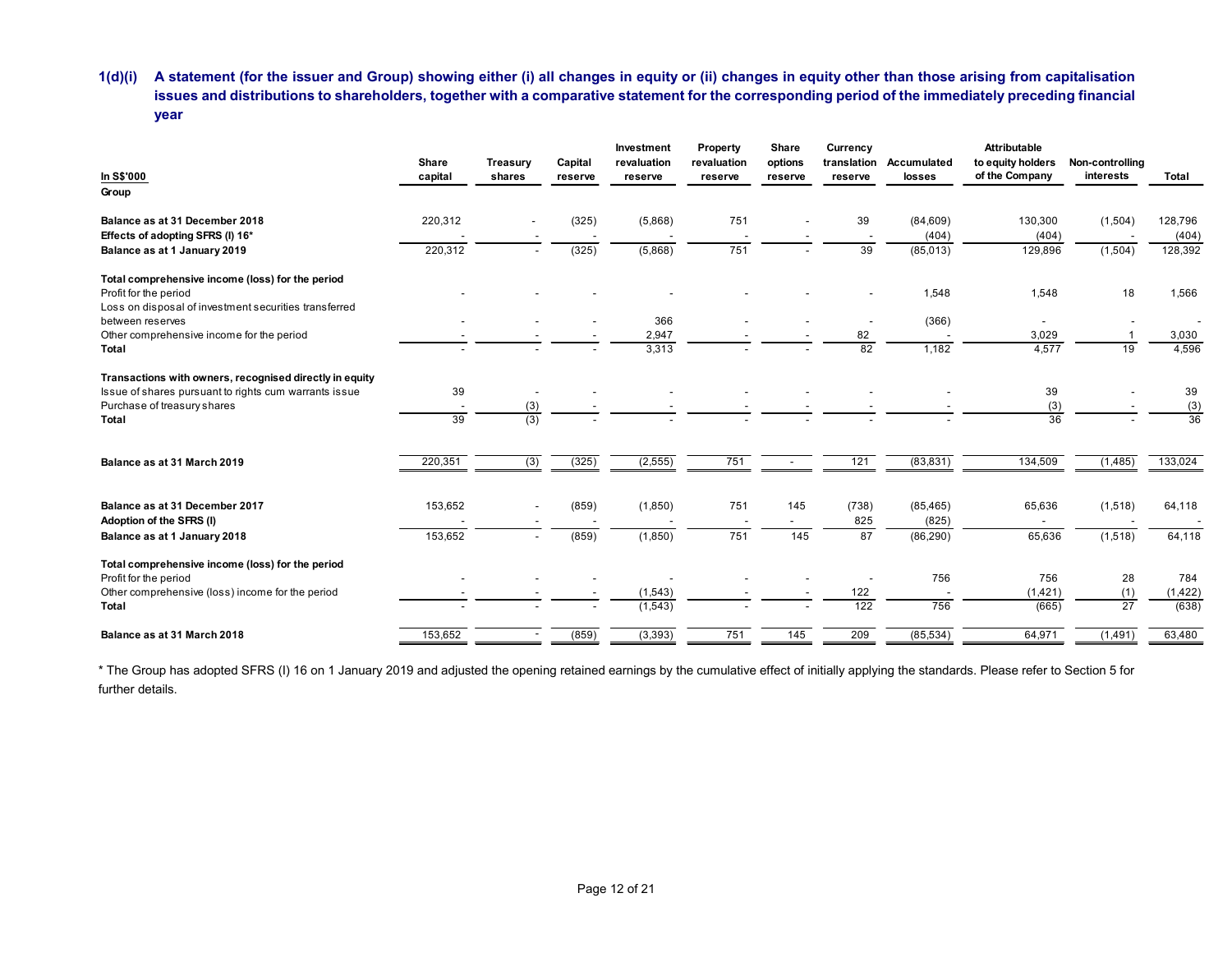|                                                                                                                  |                          |                 |                          | Investment               | Share                    |                                 |                 |
|------------------------------------------------------------------------------------------------------------------|--------------------------|-----------------|--------------------------|--------------------------|--------------------------|---------------------------------|-----------------|
|                                                                                                                  | Share                    | <b>Treasury</b> | Capital                  | revaluation              | options                  | Accumulated                     |                 |
| In S\$'000                                                                                                       | capital                  | shares          | reserve                  | reserve                  | reserve                  | losses                          | Total           |
| Company                                                                                                          |                          |                 |                          |                          |                          |                                 |                 |
| Balance as at 31 December 2018                                                                                   | 220,312                  |                 | 22                       | (5,868)                  |                          | (92, 977)                       | 121,489         |
| Adoption of the SFRS (I) 16*                                                                                     |                          |                 | $\blacksquare$           | $\blacksquare$           |                          | (53)                            | (53)            |
| Balance as at 1 January 2019                                                                                     | 220,312                  |                 | 22                       | (5,868)                  | $\overline{\phantom{0}}$ | (93,030)                        | 121,436         |
|                                                                                                                  |                          |                 |                          |                          |                          |                                 |                 |
| Total comprehensive income for the period<br>Profit for the period                                               |                          |                 |                          | $\overline{\phantom{a}}$ |                          | 849                             | 849             |
| Loss on disposal of investment securities                                                                        |                          |                 |                          | 366                      |                          | (366)                           | $\sim$          |
| Other comprehensive income for the period                                                                        |                          |                 |                          | 2,947                    |                          | $\overline{\phantom{a}}$        | 2,947           |
| Total                                                                                                            |                          |                 |                          | 3,313                    | $\overline{\phantom{a}}$ | 483                             | 3,796           |
|                                                                                                                  |                          |                 |                          |                          |                          |                                 |                 |
| Transactions with owners, recognised directly in equity<br>Issue of shares pursuant to rights cum warrants issue | 39                       |                 |                          | $\overline{\phantom{a}}$ |                          |                                 | 39              |
|                                                                                                                  | $\overline{\phantom{a}}$ | (3)             |                          | $\overline{\phantom{a}}$ | $\overline{\phantom{a}}$ |                                 | (3)             |
|                                                                                                                  | 39                       | (3)             |                          |                          |                          |                                 | 36              |
| Total                                                                                                            |                          |                 |                          |                          |                          |                                 |                 |
| Purchase of treasury shares                                                                                      |                          |                 | 22                       |                          | $\sim$                   | (92, 547)                       | 125,268         |
|                                                                                                                  |                          |                 |                          | (2, 555)                 |                          |                                 |                 |
| Balance as at 31 March 2019                                                                                      | 220,351                  | (3)             |                          |                          |                          |                                 |                 |
|                                                                                                                  |                          |                 |                          |                          |                          |                                 |                 |
| Balance as at 1 January 2018                                                                                     | 153,652                  |                 | 22                       | (1,850)                  | 145                      | (94, 220)                       | 57,749          |
|                                                                                                                  |                          |                 |                          |                          |                          |                                 |                 |
| Total comprehensive income (loss) for the period                                                                 | $\overline{\phantom{a}}$ |                 | $\overline{\phantom{a}}$ | $\overline{\phantom{a}}$ | $\overline{\phantom{a}}$ |                                 |                 |
| Profit for the period<br>Other comprehensive loss for the period                                                 |                          |                 |                          | (1, 543)                 | $\overline{\phantom{a}}$ | 436<br>$\overline{\phantom{a}}$ | 436<br>(1, 543) |
| Total                                                                                                            |                          |                 | $\sim$                   | (1, 543)                 | $\overline{\phantom{a}}$ | 436                             | (1, 107)        |
| Balance as at 31 March 2018                                                                                      | 153,652                  |                 | 22                       | (3, 393)                 | 145                      | (93, 784)                       | 56,642          |

\* The Company has adopted SFRS (I) 16 on 1 January 2019 and adjusted the opening retained earnings by the cumulative effect of initially applying the standards. Please refer to Section 5 for further details.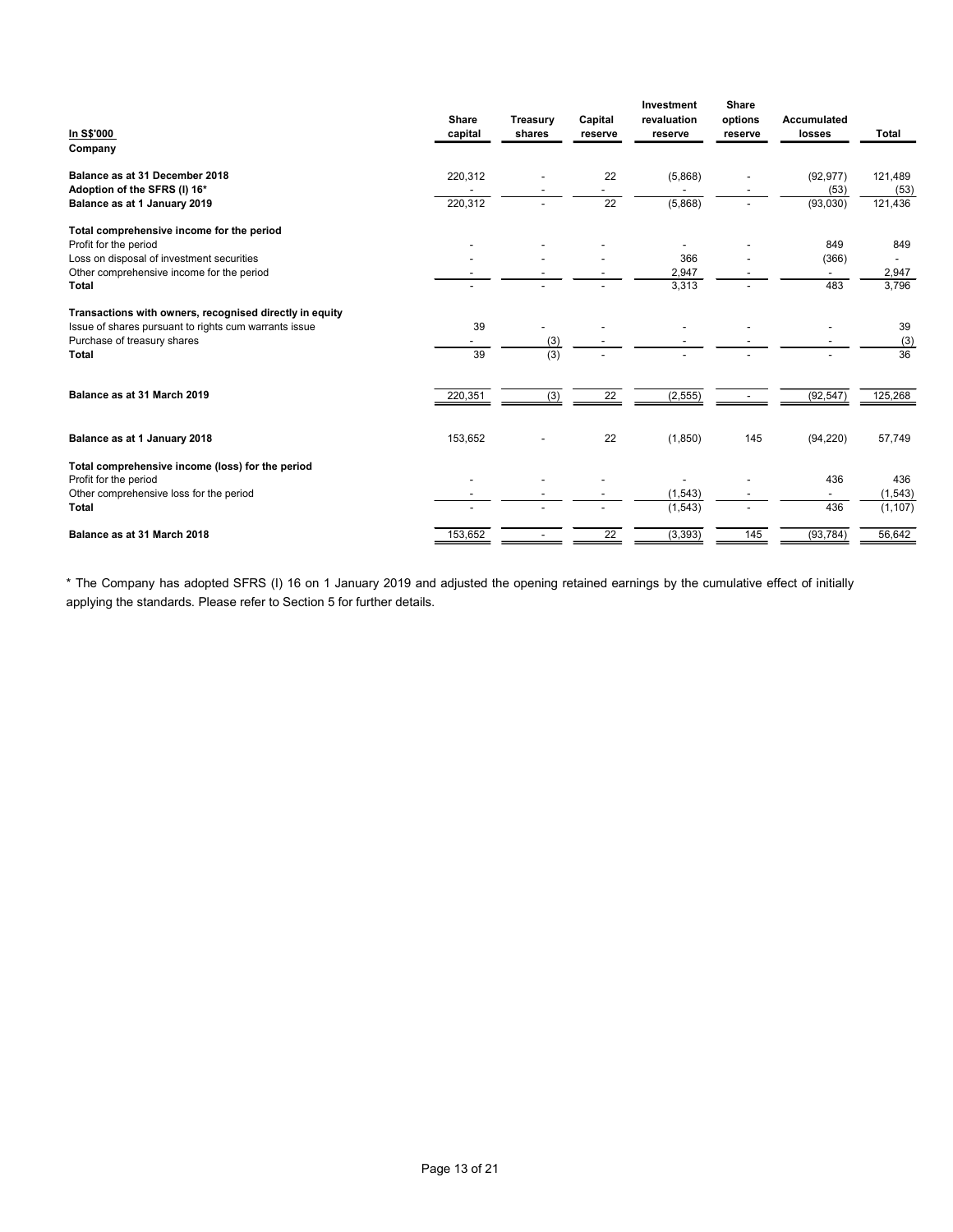1(d)(ii) Details of any changes in the Company's share capital arising from rights issue, bonus issue, share buybacks, exercise of share options or warrants, conversion of other issues of equity securities, issue of shares for cash or as consideration for acquisition or for any other purpose since the end of the previous period reported on. State also the number of shares that may be issued on conversion of all the outstanding convertibles as at the end of the current financial period reported on and as at the end of the corresponding period of the immediately preceding financial year

### Share Buy Back

Under the Share Buy Back Mandate (first approved by the Shareholders on 28 September 2018 and last renewed at the Annual General Meeting on 29 April 2019), the Company bought back 2,480,800 ordinary shares during 1Q- 2019. The amount paid, including brokerage fees, totaled \$2,484 and was deducted against shareholders' equity.

## Share Capital and Treasury Shares

In 1Q-19, the Company issued an additional 35,643,000 new ordinary shares through conversion of 35,643,000 Tranche 2 warrants at \$0.0011. As a result, the total number of ordinary shares in issue was 64,958,920,197 of which 2,480,800 was held by the Company as treasury shares as at 31 March 2019. The share capital was \$220,350,885. The treasury shares held represents 0.004% of the total number of issued shares (excluding treasury shares).

As at 31 March 2018, the Company's issued and paid-up capital was \$153,652,141 divided into 12,528,241,084 shares.

### **Warrants**

On 18 June 2018, the Company issued 149,196,713,931 warrants and these warrants were subsequently listed on the SGX-ST on 22 June 2018. Each warrant carries the right to subscribe for one new ordinary shares in the capital of the Company.

The number of shares that may be issued on conversion of the Group's outstanding warrants as at 31 March 2019 is as follows:

|                                                                          | 31-Mar-19      |
|--------------------------------------------------------------------------|----------------|
| Tranche 2 warrants, \$0,0011 per warrant expiring on<br>17 December 2019 | 49.652.924.677 |
| Tranche 3 warrants, \$0,0070 per warrant expiring on<br>17 June 2021     | 49,732,237,977 |
|                                                                          | 99,385,162,654 |

There were 35,643,000 Tranche 2 warrants exercised in the quarter ended 31 March 2019. Tranche 1 warrants expired on 17 December 2018.

### Share options

The Company had a share option scheme known as mDR Limited Share Option Scheme 2003 which was approved by members of the Company at the Extraordinary General Meeting held on 13 January 2003. The Scheme expired on 12 January 2013. Upon expiration of the Scheme, no further share option can be granted but the provisions of the Scheme will remain in full force and effect in respect of any share options granted prior to the expiration but not exercised at the time of expiration.

At 31 March 2018, there were 7,300,000 outstanding share options which would entitle the holders to subscribe for a total of 7,300,000 ordinary shares. Following the expiry of the outstanding share options in May 2018, there are no valid and exercisable option under the scheme as at 31 March 2019.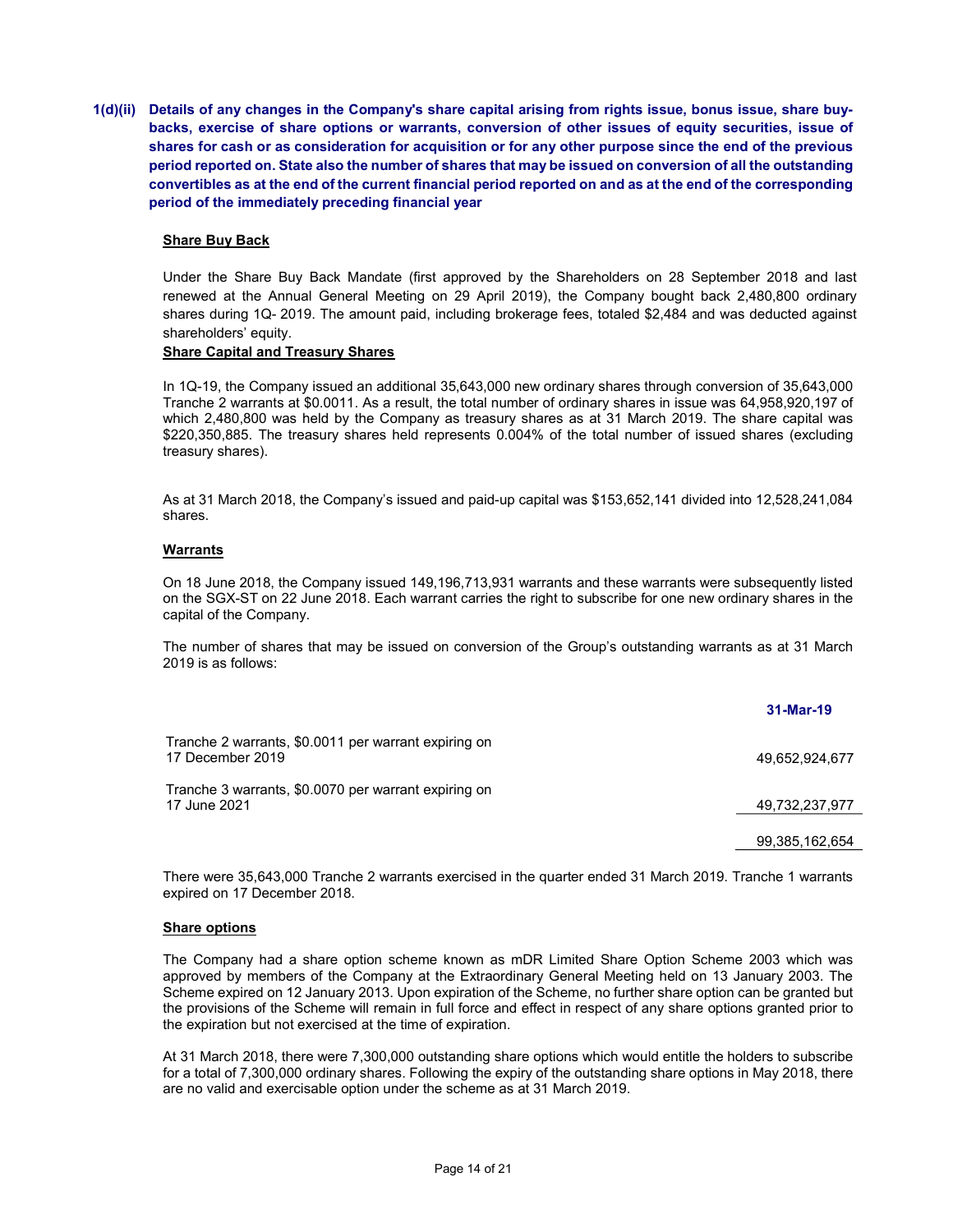#### Share Award Scheme

On 28 September 2018, the shareholders of the Company approved the share award scheme known as mDR Share Plan 2018. Under the mDR Share Plan 2018, the Company will deliver shares granted under an award by issuing new shares and/or transferring treasury shares free of charge, upon the participant satisfying such conditions as specified by the Committee administering the mDR Share Plan. As at 31 March 2019, no share award had been granted.

### 1(d)(iii) To show the total number of issued shares excluding treasury shares as at the end of the current financial period and as at the end of the immediately preceding year.

|                                                         | <b>Number of ordinary shares</b> |                |  |
|---------------------------------------------------------|----------------------------------|----------------|--|
|                                                         | 31-Mar-19                        | 31-Dec-18      |  |
| Total number of issued shares                           | 64.958.920.197                   | 64.923.277.197 |  |
| Less: Treasury shares                                   | (2,480,800)                      |                |  |
| Total number of issued shares excluding treasury shares | 64,956,439,397                   | 64,923,277,197 |  |

#### 1(d)(iv) A statement showing all sales, transfers, disposal, cancellation and/or use of treasury shares as at the end of the current financial period reported on.

Not applicable

# 2. Whether the figures have been audited, or reviewed and in accordance with which standard

The figures have not been audited or reviewed by the auditors of the Company.

### 3. Where the figures have been audited or reviewed, the auditors' report (including any qualifications or emphasis of matter)

Not applicable

## 4. Whether the same accounting policies and methods of computation as in the issuer's most recently audited annual financial statements have been applied

The Group has applied the same accounting policies and methods of computation in the financial statements for the current financial period as compared with those used in the audited financial statements for the financial year ended 31 December 2018 except as explained in Note 5 below.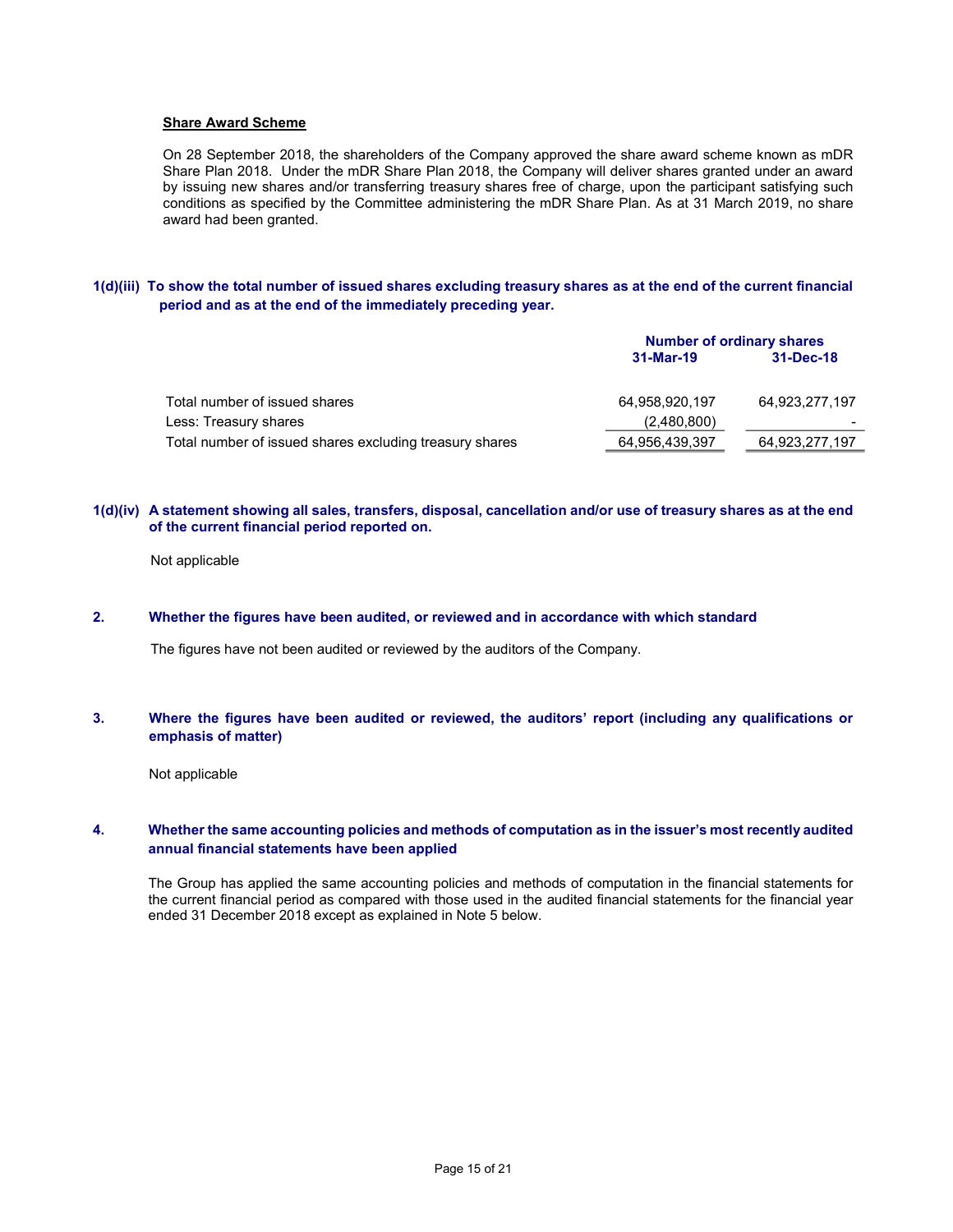# 5. If there are any changes in the accounting policies and methods of computation, including any required by an accounting standard, what has changed, as well as the reasons for, and the effect of, the change

#### Application of SFRS (I) 16 Leases

SFRS (I) 16, Leases takes effect from financial year beginning on 1 January 2019. This standard requires lessees to adopt a single lease accounting model with most leases recognised in balance sheets to reflect the rights to use the leased assets and the associated obligations for lease payments. Recognition exemptions for low value assets and short term leases can be applied. The standard continues to adopt dual accounting lease model for lessor accounting.

The Group and the Company have applied SFRS (I) 16 using modified retrospective approach, with the cumulative effect of initial application amounting to \$404,000 and \$53,000 respectively as an adjustment to the opening retained earnings as at 1 January 2019. The comparative information has not been restated and to be reported under FRS 17.

Subsequent to initial recognition, the Group and the Company depreciate the right-of-use assets over the lease term and recognise interest expenses on the lease liabilities.

# 6. Earnings per ordinary share of the Group for the current period reported on and the corresponding period of the immediately preceding financial year, after deducting any provision for preference dividends

| Earnings per ordinary share<br>(based on consolidated net profit (loss) attributable to equity holders<br>of the Company) | $1Q-19$<br>cents | $1Q-18$<br>cents |
|---------------------------------------------------------------------------------------------------------------------------|------------------|------------------|
| From continuing and discontinued operations:                                                                              |                  |                  |
| - Basic                                                                                                                   | 0.002            | 0.006            |
| - Fully diluted                                                                                                           | 0.002            | 0.006            |
| From continuing operations:<br>- Basic<br>- Fully diluted                                                                 | 0.002<br>0.002   | 0.006<br>0.006   |
| From discontinued operations:<br>- Basic<br>- Fully diluted                                                               | N.M.<br>N.M.     | N.M.<br>N.M.     |

Basic earnings per ordinary share is computed based on the weighted average number of shares in issue during the period of 64,950,644,309 (1Q-18: 12,528,241,084).

 Fully diluted earnings per ordinary share is computed based on the weighted average number of shares during the period adjusted for the effect of all potential dilutive ordinary shares of 72,590,517,721 (1Q-18 : 12,528,241,084).

In 1Q-18, the share options were antidilutive and hence disregarded in the calculation of diluted earnings (losses) per share.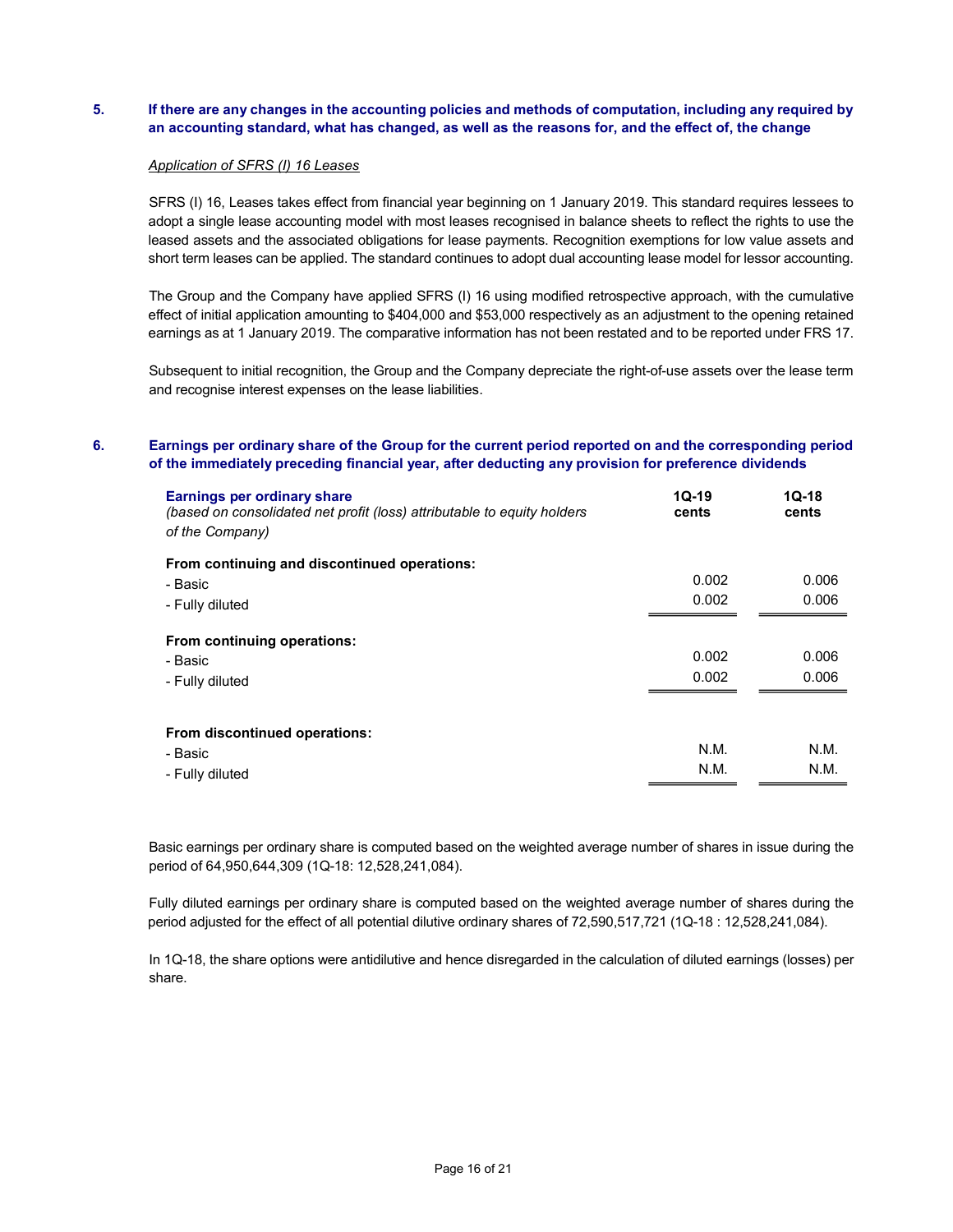# 7. Net asset value (for the issuer and Group) per ordinary share based on issued share capital of the issuer at the end of the (a) current period reported on and (b) immediately preceding financial year

|                                      |                           | Group                     |                    | Company                   |
|--------------------------------------|---------------------------|---------------------------|--------------------|---------------------------|
|                                      | 31-Mar-19<br><b>Cents</b> | 31-Dec-18<br><b>Cents</b> | 31-Mar-19<br>Cents | 31-Dec-18<br><b>Cents</b> |
| Net Asset Value ("NAV") per<br>share | 0.21                      | 0.20                      | 0.19               | 0.19                      |

The NAV per share as at 31 March 2019 is calculated based on 64,956,439,397 (excluding 2,480,800 ordinary shares held as treasury shares) (31 December 2018: 64,923,277,197) ordinary shares.

8. A review of the performance of the Group, to the extent necessary for a reasonable understanding of the Group's business. The review must discuss any significant factors that affected the turnover, costs, and earnings of the Group for the current financial period reported on, including (where applicable) seasonal or cyclical factors. It must also discuss any material factors that affected the cash flow, working capital, assets or liabilities of the Group during the current financial period reported on

#### Revenue and Profit after income tax

The Group's revenue increased by 7% from \$64.7 million in 1Q-18 to \$69.4 million in 1Q-19, mainly due to the increase in revenue from DMS business, DPAS business and Investment segment.

Revenue from DMS business increased by 9% quarter-on-quarter from \$56.4 million in 1Q-18 to \$61.4 million in 1Q-19, mainly due to higher sales volume generated from its retail operations. Gross margin for DMS business increased by 1% from 7% to 8% compared to previous corresponding period.

Revenue from DPAS business reported a slight increase by 2% from \$1.5 million in 1Q-18 to \$1.6 million in 1Q-19 but the gross margin decreased by 3% from 29% in 1Q-18 to 26% in 1Q-19, mainly due to more jobs with lowermargin being taken up to gain market share after the General Election took place in Malaysia last year.

Revenue from Investment segment increased by 193% from \$0.4 million in 1Q-18 to \$1.2 million in 1Q-19, mainly from dividend income received from investment in marketable securities of \$1.1 million.

Revenue from AMS business, in contrast decreased by 18% quarter-on-quarter from \$6.4 million in 1Q-18 to \$5.2 million in 1Q-19, due to lower repair volumes. However, gross margin increased by 2% to 27% in 1Q-19, mainly from a change in products mix and higher supports from principals compared to previous period.

Administrative expenses increased by \$0.5 million from \$4.2 million in 1Q-18 to \$4.7 million in 1Q-19, mainly due to an increase in staff cost.

Finance expenses increased by \$0.1 million, mainly due to the recognition of interest expense on lease liabilities.

The Group's net profits increased by \$0.8 million from \$0.8 million in 1Q-18 to \$1.6 million in 1Q-19, mainly due to higher sales and gross margins generated in 1Q-19, but was partially offset by the increase in administrative expenses and finance costs.

### Cash Flows

The Group registered cash and cash equivalents of \$17.5 million as at 31 March 2019, representing an inflow of \$9.1 million since 31 December 2018.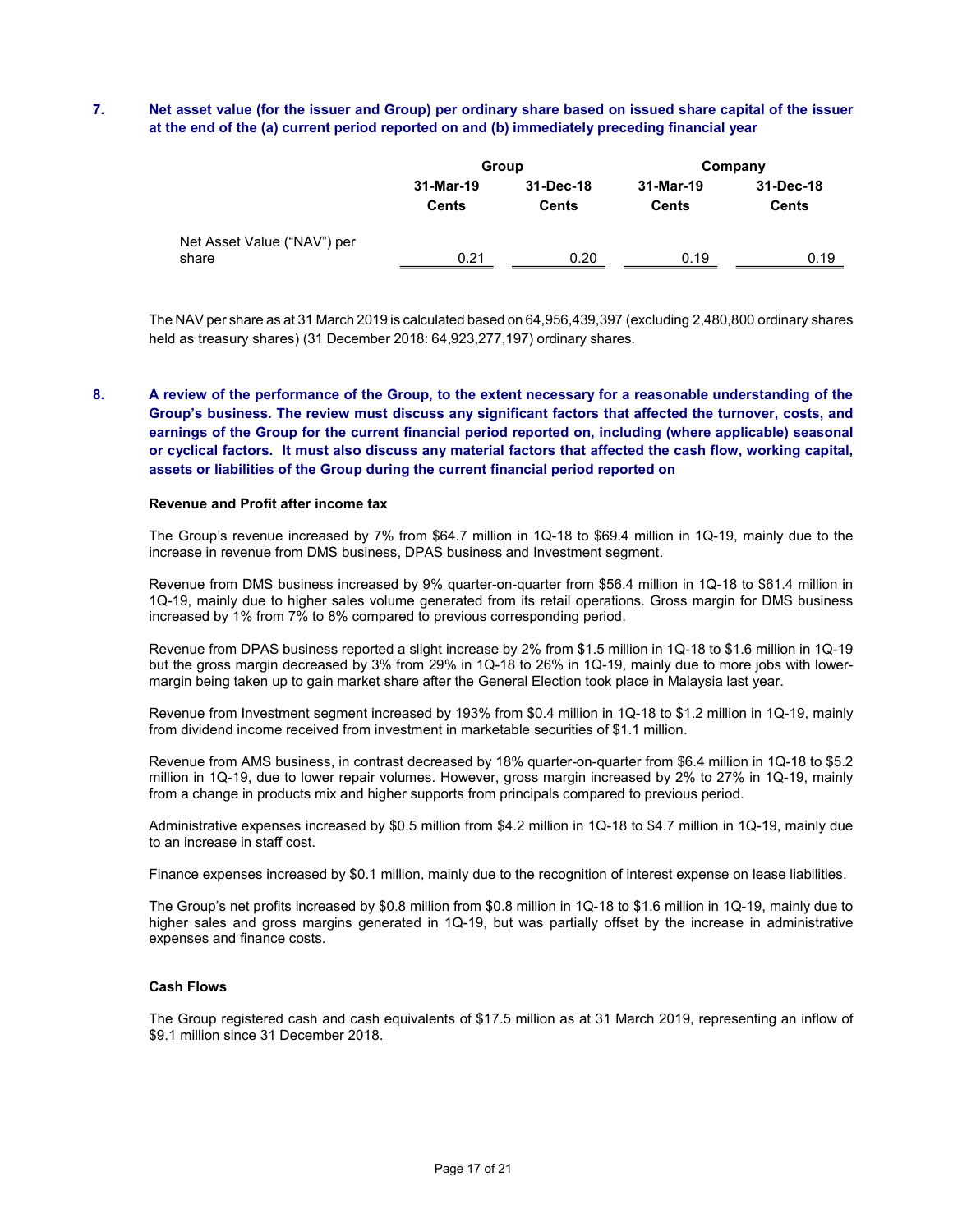Net cash from operating activities of \$6.1 million in 1Q-19 arose mainly from operating cash flows before movements in working capital of \$2.2 million and changes in working capital of \$4.0 million.

Net cash outflow from investing activities of \$2.9 million in 1Q-19 was mainly due to investment in debt securities of \$20.7 million and loan to a third party of \$2.5 million, partially offset by the proceeds received from the disposal of an equity securities and the receipt of dividend income from equity securities of \$19.4 million and \$1.1 million respectively.

Net cash from financing activities of \$5.9 million in 1Q-19 was attributable to the net bank borrowings received of \$7.2 million. This was offset by the repayment of lease liabilities of \$1.1 million.

### 9. Where a forecast, or a prospect statement, has been previously disclosed to shareholders, any variance between it and the actual results

Not applicable

## 10. A commentary at the date of the announcement of the competitive conditions of the industry in which the Group operates and any known factors or events that may affect the Group in the next reporting period and the next 12 months

The Group delivered higher revenue and profitability in 1Q-19 as compared with 1Q-18.

DMS retail operations fared better than expected in 1Q-19, which is usually highly dependent on the telco's offerings of products and services. Singapore's  $4<sup>th</sup>$  operator has commenced its trial mobile services to the public and we anticipate price competition to intensify with aggressive promotions, though we expect the existing operators to cushion any potential impact with their ongoing transformation towards SIM-only plans and various value-add services and offerings.

As planned infrastructure projects are under review and domestic spending remains sluggish in Malaysia, DPAS division will review its pricing strategy to gain more market share and to work on expanding its customer base to provide outsourced printing services for overseas projects.

The Investment division continues to contribute positively to the profitability of the Group with a steady stream of dividend income from the invested marketable securities and has invested in debt securities to balance its portfolio of investments. Barring any major economic headwinds, the division expects to significantly contribute to the performance of the Group.

The Group will continue to seek opportunities, explore potential investment opportunities to strengthen its performance and improve shareholders' returns.

#### 11. Dividend

#### (a) Current Financial Period Reported On

Any dividend declared for the current financial period reported on?

None

#### (b) Corresponding Period of the Immediately Preceding Financial Year

Any dividend declared for the corresponding period of the immediately preceding financial year?

None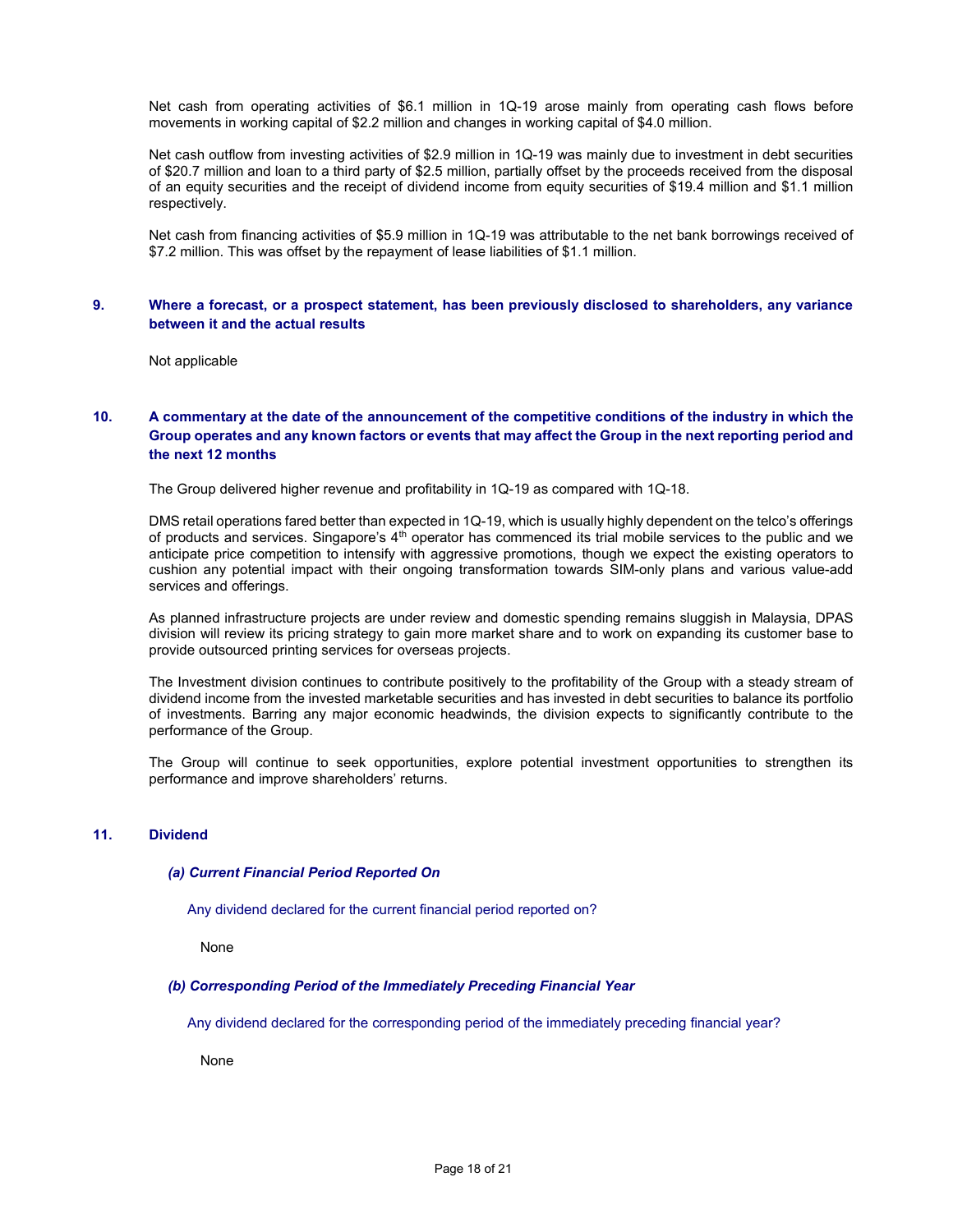# (c) Date payable

Not applicable

(d) Books closure date

Not applicable

# 12. If no dividend has been declared/recommended, a statement to that effect

No dividend has been declared or recommended for the period.

### 13. Interested Person Transactions

| Name of interested person    | Aggregate value of all          | Aggregate value of all   |
|------------------------------|---------------------------------|--------------------------|
|                              |                                 |                          |
|                              | interested person transactions  | interested person        |
|                              | during the financial year under | transactions conducted   |
|                              | review (excluding transactions  | under shareholders'      |
|                              | less than \$100,000 and         | mandate pursuant to Rule |
|                              | transactions conducted under    | 920 of the SGX Listing   |
|                              |                                 |                          |
|                              | shareholders' mandate           | Manual (excluding        |
|                              | pursuant to Rule 920 of the     | transactions less than   |
|                              | <b>SGX Listing Manual)</b>      | \$100,000                |
|                              |                                 |                          |
|                              | \$'000                          | \$'000                   |
|                              |                                 |                          |
| Pacific Organisation Pte Ltd |                                 |                          |
| - Rental expenses            | 101                             |                          |
|                              |                                 |                          |
|                              |                                 |                          |
|                              |                                 |                          |
|                              |                                 |                          |
|                              |                                 |                          |

Mr Ong Ghim Choon (Director and Chief Executive Officer of the Company) and his associate own a majority of the shares of Pacific Organisation Pte Ltd.

# 14. Use of proceeds

 As at 31 March 2019, the proceeds from the Rights cum Warrants Issue have been utilized in accordance with its stated use and the breakdown is as follows:

| <b>Balance of net proceeds</b>                                                                                | 39                     |
|---------------------------------------------------------------------------------------------------------------|------------------------|
| Utilisation towards working capital – purchases of inventories                                                | (9,915)                |
| Less:<br>Investments in quoted securities<br>Repayment of loan to finance the investment in quoted securities | (45, 838)<br>(11, 235) |
| Net proceeds from the Rights cum Warrants Issue <sup>1</sup>                                                  | \$'000<br>67.027       |

<sup>1</sup>Aggregate proceeds from Rights and conversion of Warrants as at 31 March 2019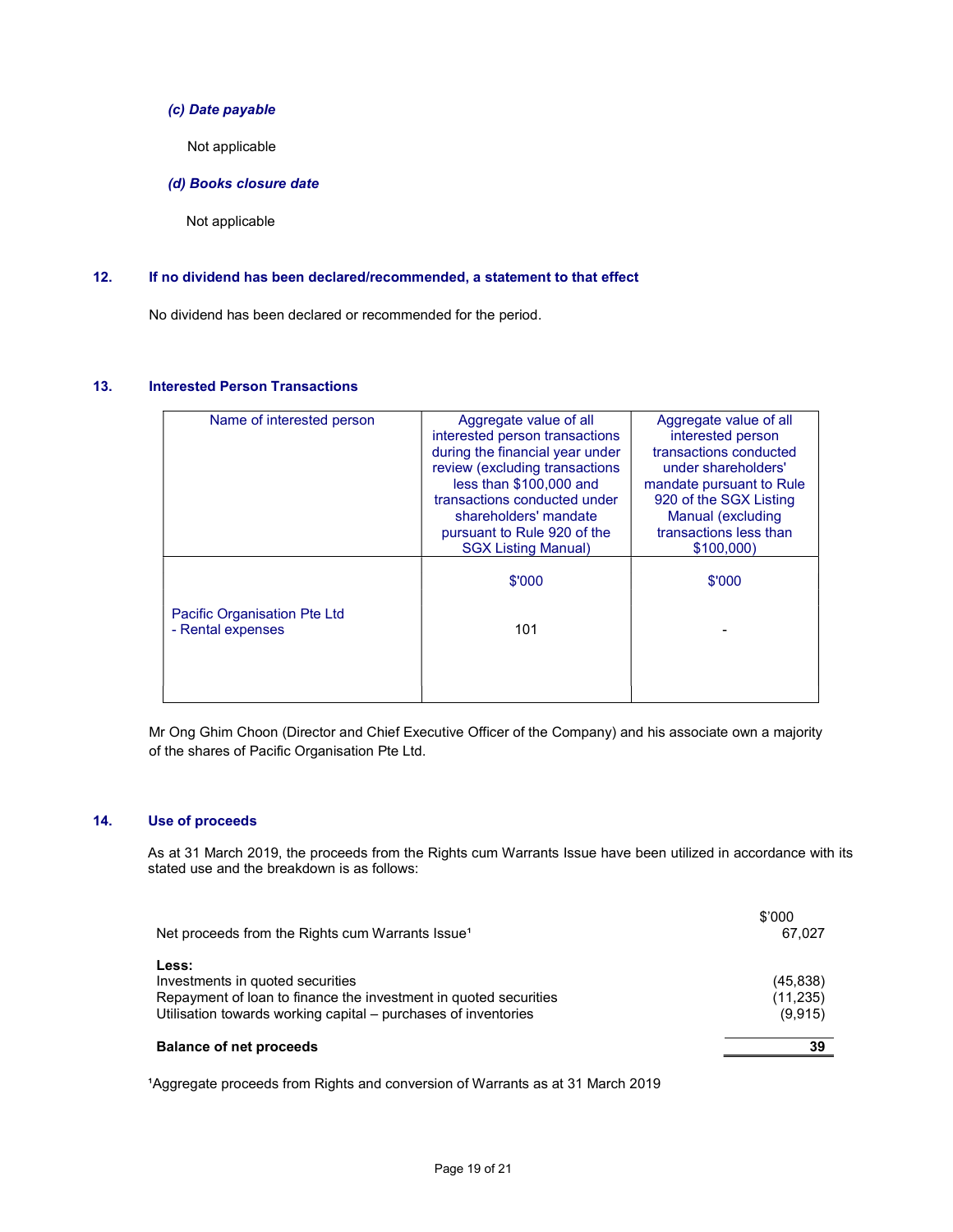# 15. Confirmation of Undertakings under Rule 720(1) of the Listing Manual

The Company has procured undertakings from all its directors and executive officers (in the format set out in Appendix 7.7) under Rule 720(1) of the Mainboard Rules.

# BY ORDER OF THE BOARD

Ong Ghim Choon Chief Executive Officer

14 May 2019